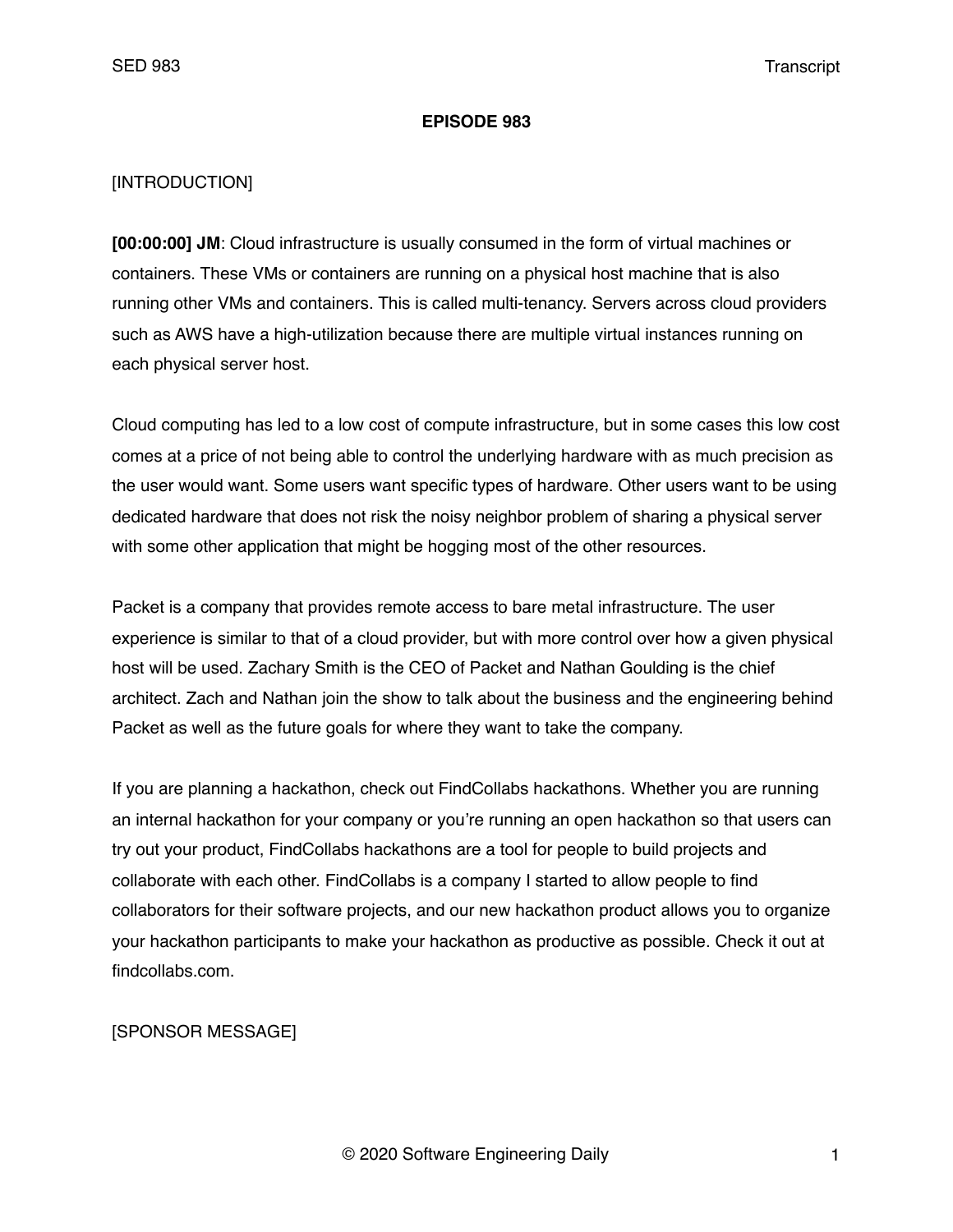**[00:02:00] JM**: Looking for a job is painful, and if you are in software and you have the skillset needed to get a job in technology, it can sometimes seem very strange that it takes so long to find a job that's a good fit for you.

Vettery is an online hiring marketplace to connect highly-qualified workers with top companies. Vettery keeps the quality of workers and companies on the platform high, because Vettery vets both workers and companies access is exclusive and you can apply to find a job through Vetter by going to vetter.com/sedaily. That's V-E-T-T-E-R-Y.com/sedaily.

Once you're accepted to Vettery, you have access to a modern hiring process. You can set preferences for location, experience level, salary requirements and other parameters so that you only get job opportunities that appeal to you.

No more of those recruiters sending you blind messages that say they are looking for a Java rockstar with 35 years of experience who's willing to relocate to Antarctica. We all know that there is a better way to find a job. So check out vettery.com/sedaily and get a \$300 sign-up bonus if you accept a job through Vettery.

Vettery is changing the way people get hired and the way that people hire. So check outvettery.com/sedaily and get a \$300 at bonus if you accept a job through Vettery. That's V-E-T-T-E-R-Y.com/sedaily.

Thank you to Vettery for being a sponsor of Software Engineering Daily.

### [INTERVIEW]

**[00:03:51] JM**: Nathan and Zach, welcome to Software Engineering Daily.

**[00:03:53] ZS**: How is it going?

**[00:03:55] JM**: Going great. I am a millennial and I don't ever want to touch a server. I like infrastructure as a service. Why would I ever go anywhere other than Amazon, or Google, or Microsoft for my cloud provider?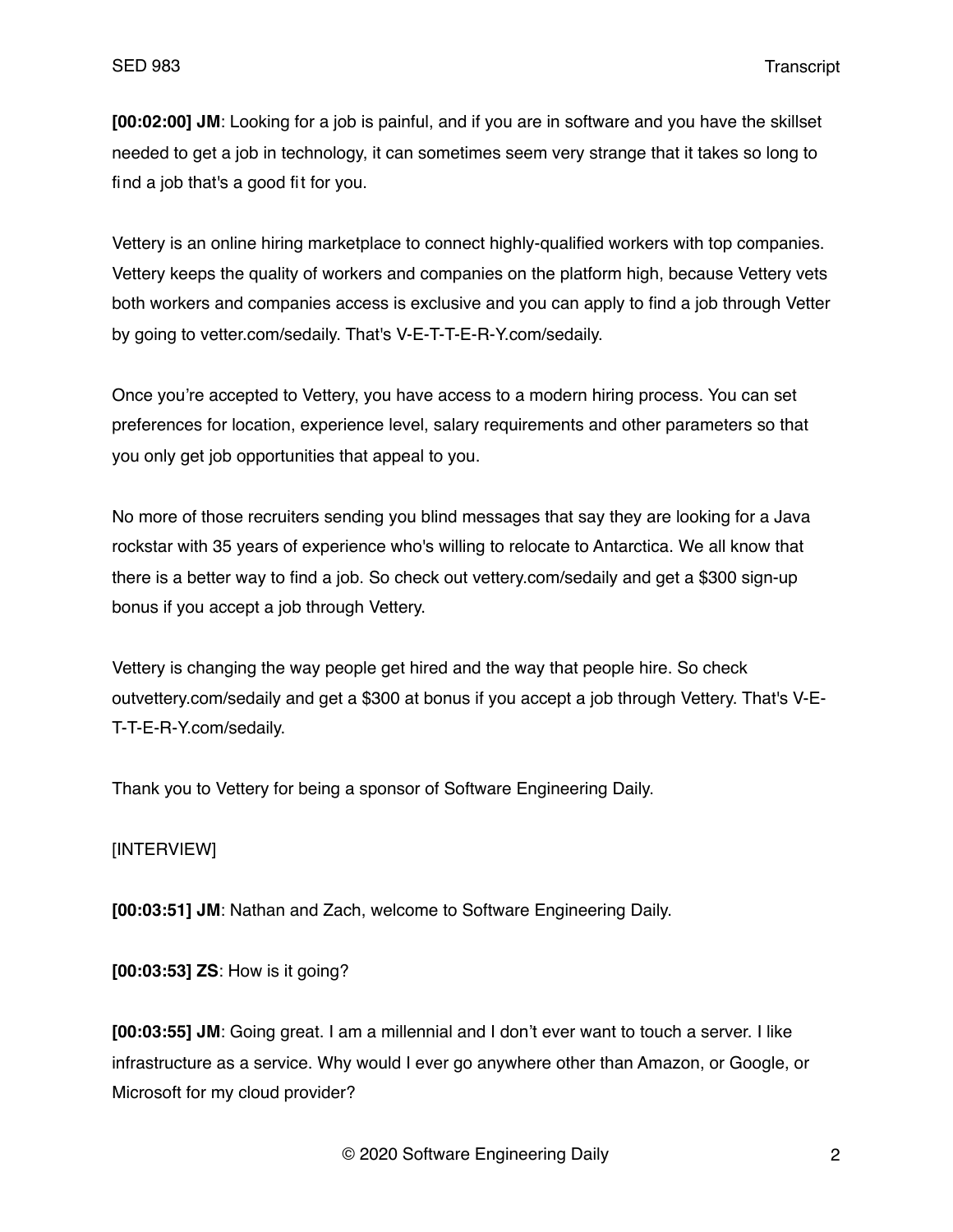**[00:04:12] ZS**: And you're a millennial, yeah? I mean, solid like 1983.

**[00:04:16] JM**: '88.

**[00:04:17] ZS**: '88. Wow! Okay. VCRs were not in your world, huh?

**[00:04:21] JM**: No. They were. They were.

**[00:04:22] ZS**: Well, you asked a really interesting question.

**[00:04:24] JM**: Even LaserDisc. LaserDisc also. I remember LaserDisc.

**[00:04:28] ZA**: All the good ones. Well, that's a good question. When we started Packet we said, "How can we automate infrastructure for a new generation?" Which kind of boils down to millennial developers, frankly, because you and your friends are slowly, if not so slowly taking over the world.

We thought how we could give an out-of-box experience that was highly automated and yet, and this is really cool part, allowed you to innovate all the way down? Our point was could we give you not crappy, really awesome programmatic control of hardware sitting in somebody else's data center that you'd never have to go and touch.

What people do with us here is mainly they innovate one layer deeper where they have a strong amount of opinion on the software that they write, the hardware that they run it on, or the places that they put it, and that's where they come to us versus one of the hyperscale clouds that frankly are really awesome experiences but push you in the high amount of software abstraction.

**[00:05:27] NG**: Yeah, and I'll add to that. I think that a few other emerging trends, specifically around container and container deployment. Really, you kind of obviated the need for the hypervisor to kind of be there in terms of you have the bare metal. Then on top of that you layer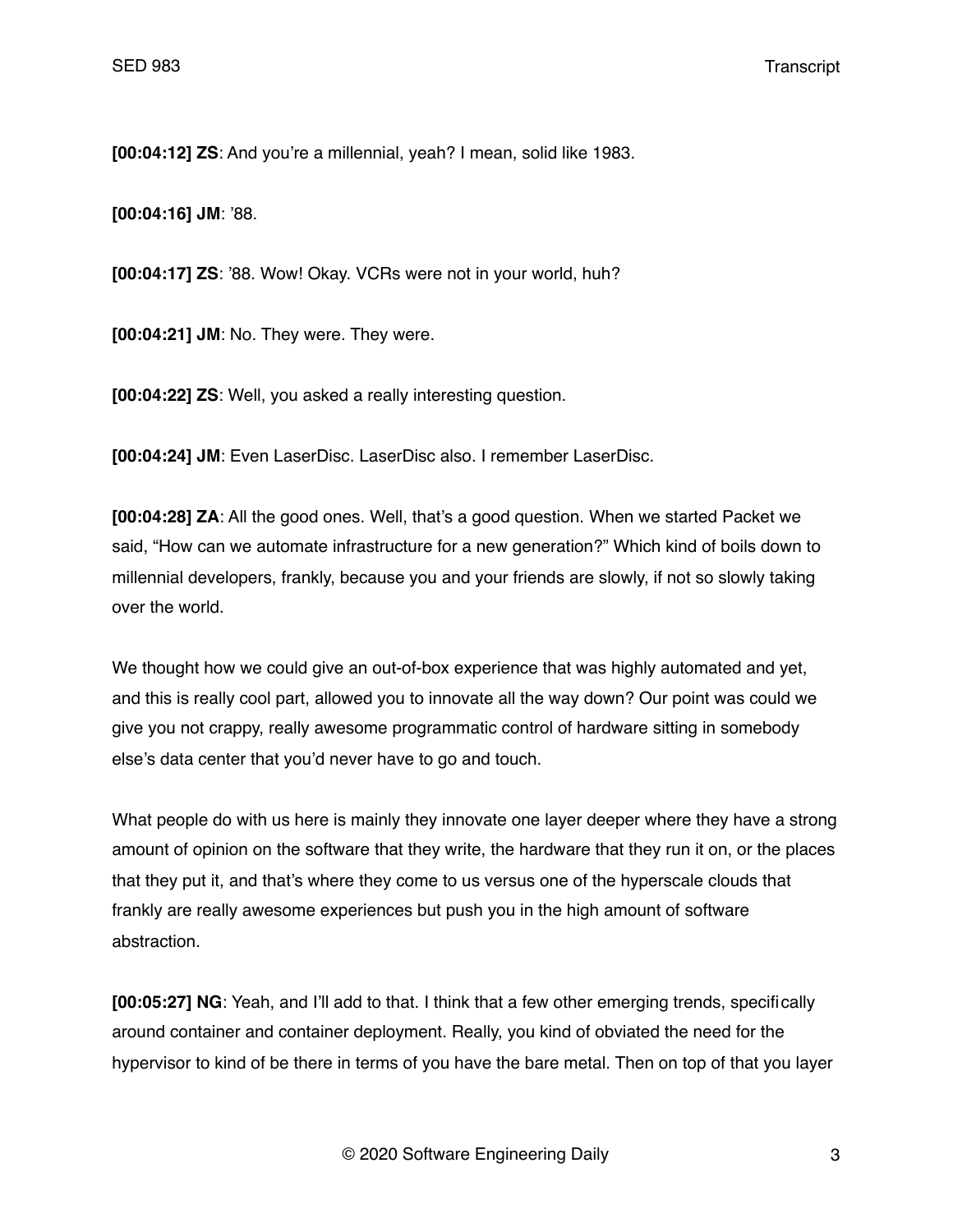on your hypervisor, and then on top of that you layer on your container runtime environment. Then finally, ultimately maybe you have your application there.

Being able to handover a bare metal system in the same time that it takes progression of virtual machine on one of the hyperscaler clouds and in some cases actually even faster allows people to run their containers on native metal without having to have a bunch of kind of orchestration layers in between, which just makes it much easier to kind of maintain and control and also at the end of the day gives kind of a better performance experience as well.

**[00:06:13] JM**: The overhead of the orchestration layer that you're referring to, this is epitomized by Amazon EC2. If I spin up an Amazon EC2 instance, it's a virtual machine. It's sitting on a hypervisor on an Amazon box somewhere in an Amazon data center and that virtualization layer, the hypervisor – Hypervisor is a term for basically a virtualization, a VM manager, and these different VMs that are being managed by the hypervisor, well, these VMs are competing for resources. If you have a VM on that hypervisor that's eating up all of the space on that physical host, then when you get your EC2 instance provision on that same physical host as some other greedy application, you have what's called the noisy neighbor problem.

When you have more control over the actual physical infrastructure, you're not going to be subject to that noisy neighbor problem. What are the kinds of companies that are sensitive to this noisy neighbor problem? I mean, most applications, can I just go on EC2 anyway and like if there's a noisy neighbor, I can work around it? Why do I care about this problem?

**[00:07:25] ZS**: I'd love to take this one because I thought of the coolest millennial kind of description right now you were talking. It's kind of like the difference when you're coming back from JFK late at night and you're like, "Should I take Uber pool or Uber X?"

**[00:07:38] JM**: Uber X every time.

**[00:07:38] ZS**: Every time, right?

**[00:07:40] JM**: It's late at night. I don't have time for pool.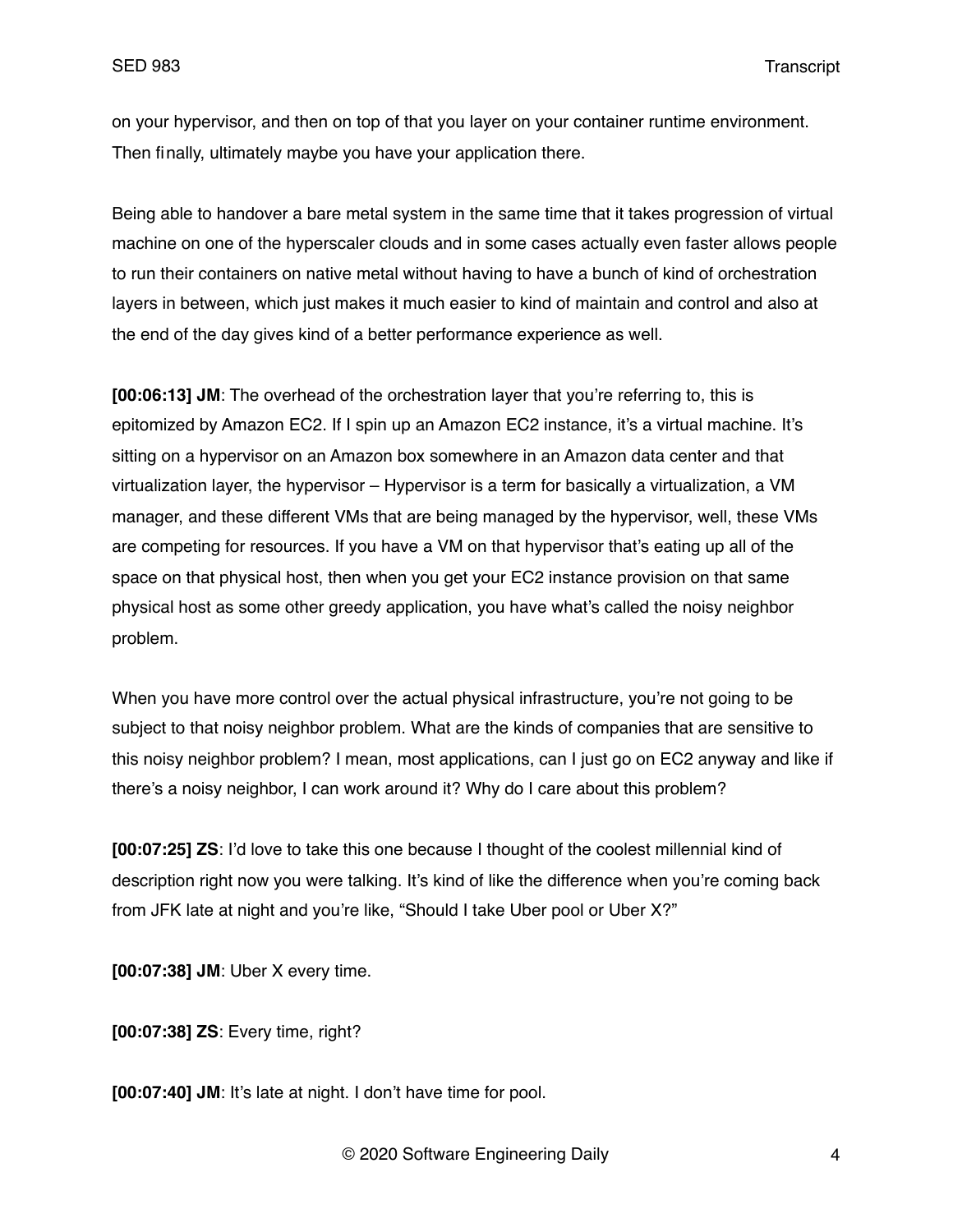**[00:07:43] ZS**: No time for that sharing. No noisy neighbor situation. Anyways, for the vast majority of developers and companies actually using an Amazon style service where you get a ton of scale – I mean, it's a pretty generic product, right? You've got it in U.S. East or U.S. West or whatnot. You've got relative kind of menu to choose from related to these services. This is totally fine. This is actually completely good, right? It's like 80% bell curve of internet infrastructure, or as I like to use an analogy, it's the retail checking account of IIS. Almost everybody needs it. It's totally fine for them, except if you have a billion dollars in your checking account and then it's the wrong product.

What we find is that people who are really pushing the limits on use cases, they almost always start to have a strong amount of opinion about the software that they run, including all aspects. Who they share it with? What it's running on? What runtime? Maybe they invented their own thing. Maybe they're using a very specific down dom0 kernel or whatever it is, right? Also, kind of where they put it, right? You have an architecture question or a location question or anything else like that.

This is the type of thing that you don't get to control within a hyperscale cloud, which is making the vast majority of the decisions for you so they can give you a great price on a retail checking account. What Packet is looking for is who are the customers? We kind of think of it as the next 1,000 or 2,000 technology-enabled enterprises of the next decade who are really winning their business or building their experiences or growing their markets based upon a technological advantage.

I think that once you're building a really big business based upon technology, you end up getting a lot of opinion about these things that you're running on the software that you're using or you might be sharing with or where you're putting it. The initial use cases on our biggest customers today might be something you're carrying around in your pocket, which is a specialty amount of very specific hardware and very specific software called your phone, which is not generic at all. It's actually super specialized.

Some of our biggest customers are running large scale 5G networks where they have an ultimate amount of opinion around the hardware that they're going to run a very specific

© 2020 Software Engineering Daily 5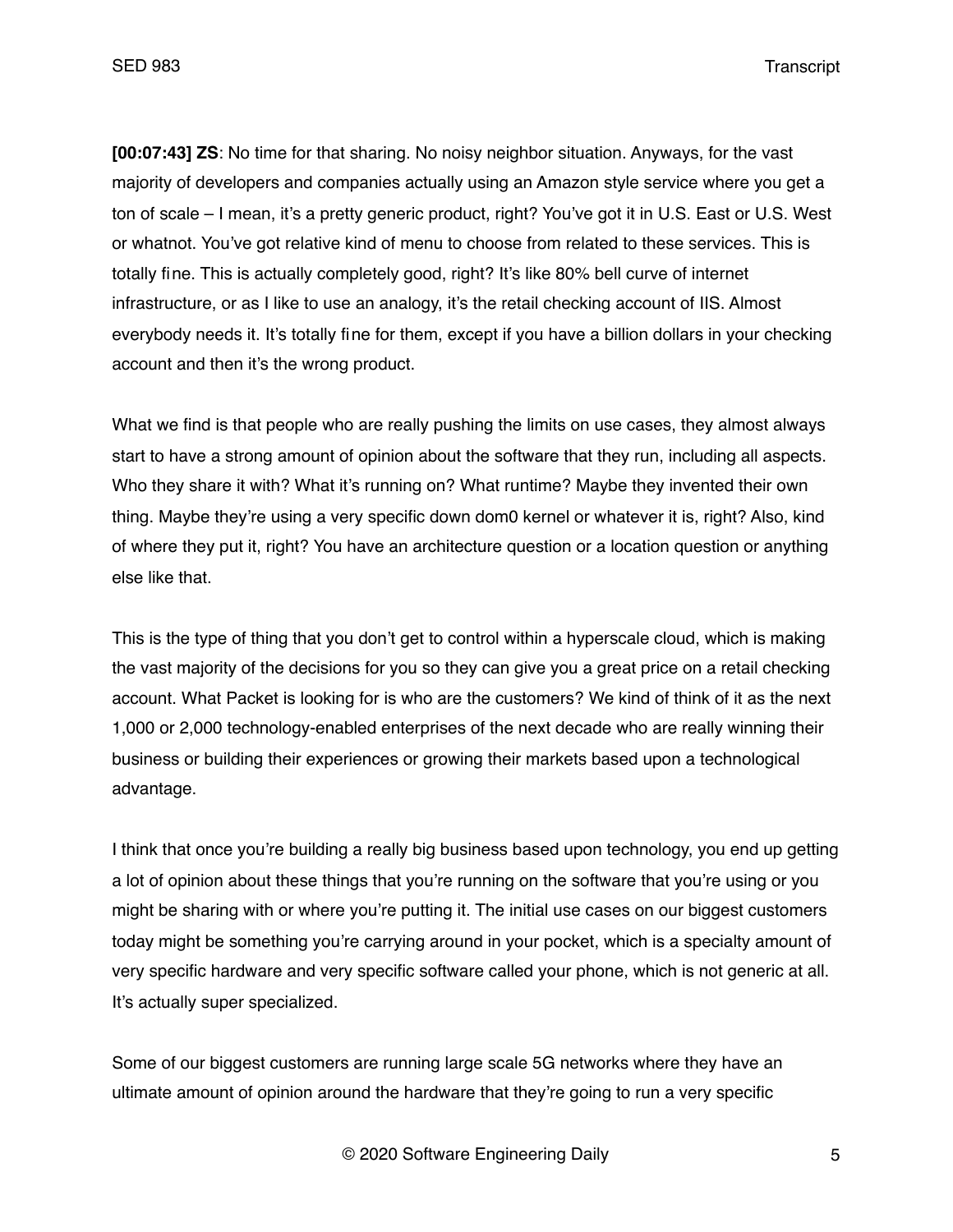application called a 5G network on and where they're going to put it, which might not make sense for almost anybody else. For example, putting wireless infrastructure into Tukwila probably doesn't matter to most people, but it matters a lot to a few people.

That's the real differentiator of Packet, is we give you kind of a very portable layer of automated hardware that we'll take anywhere for you. We have a model called our edge model where we partner with a real estate and we'll put that in any city town around the country or the world and run it for you.

**[00:10:29] JM**: Can we go a little bit deeper into the telecom use case? Because 5G and telecom infrastructure more generally is something that I think a lot of software engineers, they understand that there is a heavy, heavy software component to this. But it's very much a black box. I know that like when I make a phone call, that phone call is being routed through like cell towers and stuff, but like what is actually going on there?

**[00:11:00] ZS**: Millennial place phone calls. I thought they just text, but they –

**[00:11:01] JM**: I had to call an Uber driver yesterday. I call my mom. You have to use the communications API that your forbearers used. But anyway, so like the telecom infrastructure. What is this software? Is this a big C application or C++ application that's routing telephone calls that needs to be like super-duper fast because it needs to route from one phone number to another? Can you give a little bit of context so I have a little bit more understanding of what the actual application that the telecom provider is running looks like and why they cannot run that on a heavy multi-layer virtualization stack that they don't control?

**[00:11:47] ZS**: Well, let me take a stab and then Nathan will correct me. First and foremost, we're going through a really, really big shift in the world of mobile right now. We're going through not only a technology change, e.g. from 4G to 5G, which is causing a massive infrastructure upgrade, technology upgrade, etc., the cloud is kind of hitting these guys.

If you think about when was the last time big wireless providers, which is a multi-hundred billion dollars a year industry, upgraded their networks really? Well, that was pre-iPhone, right? So LTE

© 2020 Software Engineering Daily 6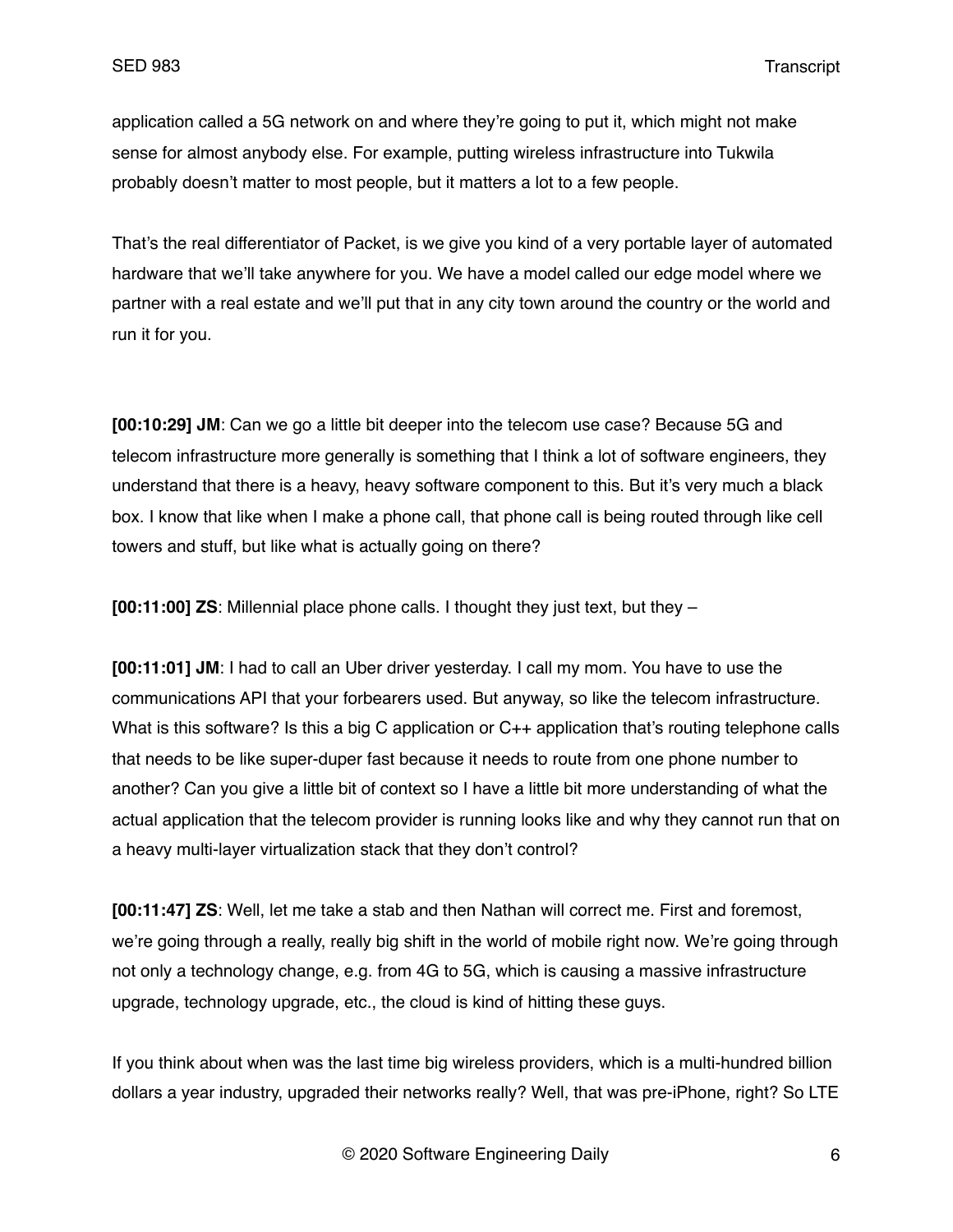was just coming out. It was planned in the early 2000's. Rolled out improbably what? 2007, 8, things like that. If you think about this, this is primarily a network that was built for voice. That was what most people were doing. Maybe a little text messaging, and things have just dramatically changed since 4G started being rolled out or LTE was rolled out.

At the time, you think about the world of the cloud, I mean, AWS started in 2006. There is no cloud when people were designing 4G. It was just like really hardcore IT. People built 4G networks with highly centralized appliance black boxes from the likes of Ericsson and Nokia and whatnot.

I guess it was Alcatel, Lucent or something at the time. You have these highly proprietary Silicon, maybe ASICs, or line cards or whatnot that have embedded software on it that do like one thing called like packet-switched voice, and they do it really well. They do a lot of metering. They calculate every single call that you're doing every minute is going on. How you roam between radios, like lots of math is happening and it's being done in a very embedded and proprietary manner.

What's happened over the last 10 or 15 years is that not only have our usage wireless devices kind of completely changed. I mean, I remember laughing probably with Nathan in 2007. I had a Blackberry and I was like, "I would never watch a video on this thing." It's true. I ended up getting an iPhone and now my kids don't even know what a TV is. We've kind of changed our habits and how we use wireless in general, and that's continuing to evolve. In fact, I think it will change even greater over the next 10 years. I certainly hope that in 2030 if we're having this podcast that we're not walking around Manhattan staring at our iPhones running into each other all the time trying to text something. My suspicion is that wireless will continue to evolve rapidly.

Not only of our use of the devices changed pretty incredibly. We're no longer doing voice so much. We're doing all kinds of other stuff that look a lot more like the Internet. Then the other thing that's happening is the cloud hit the wireless guys. They're building wireless networks right now that look a lot more disaggregated. They started to say, "Okay. What if I have hardware? Commodity hardware like x86 or ARM-based architectures with software that we could innovate on more rapidly than once every 10 years?" We could do updates on a regular basis and put out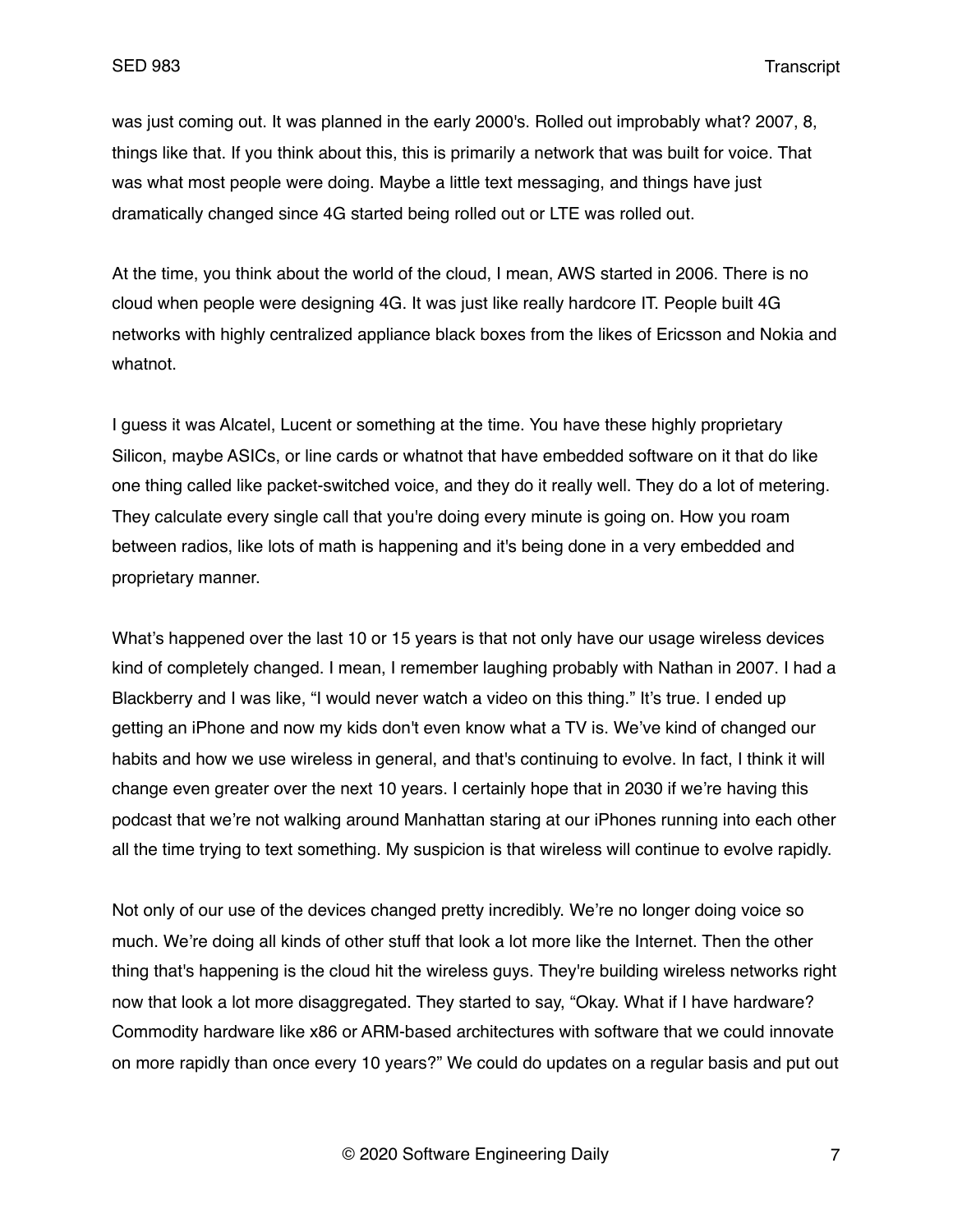new features and react and change and maybe even buy from different vendors or maybe write some of it ourselves.

The world of portable software has hit the mobile carriers as well. That's kind of the big trends that I'll give you in terms of how it actually runs. It's a lot less sexy and I think these are actually starting to look more like cloud data centers. They're running servers now with some sort of software either virtualized software running in say an OpenStack environment or whatnot or containerized software that's basically accessing Linux substrate directly.

**[00:15:10] JM**: Real quick. Just to respond to that or sort of summarize it and make sure that I understand, because I thought it was a beautiful answer, and then we can kick it to Nathan for –

**[00:15:18] ZS**: To correct me.

**[00:15:19] JM**: Well, for his own perspective on what –

**[00:15:21] NG**: That was a beautiful answer. That's a high bar to clear.

**[00:15:24] JM**: Well, maybe you can give a bit of a lower-level answer and I'll try to bridge the gap between you two. But I think, Zach, what you said is basically the telecoms are starting to realize that they are the layer between this highly dynamic cloud infrastructure and this highly dynamic mobile infrastructure. In the mobile infrastructure world, we know how fast our smart phones are getting better. We know that we need to like update our phones on a regular basis or else it's like you have an out-of-date magic wand and it's like your magic wand can't like cast the spells that you need to cast as fast as you want to cast them. Whether it's summoning your Uber or ordering your groceries or –

**[00:16:06] ZS**: Or catching your Pokémon.

**[00:16:07] JM**: Or catching your Pokémon. You want to be able to do all these things really fast. As you are doing these things, your phone is generating packets of information that are being sent across the world to a cloud provider or being routed between different cloud providers. On the critical path of that routing infrastructure, that information passage infrastructure, our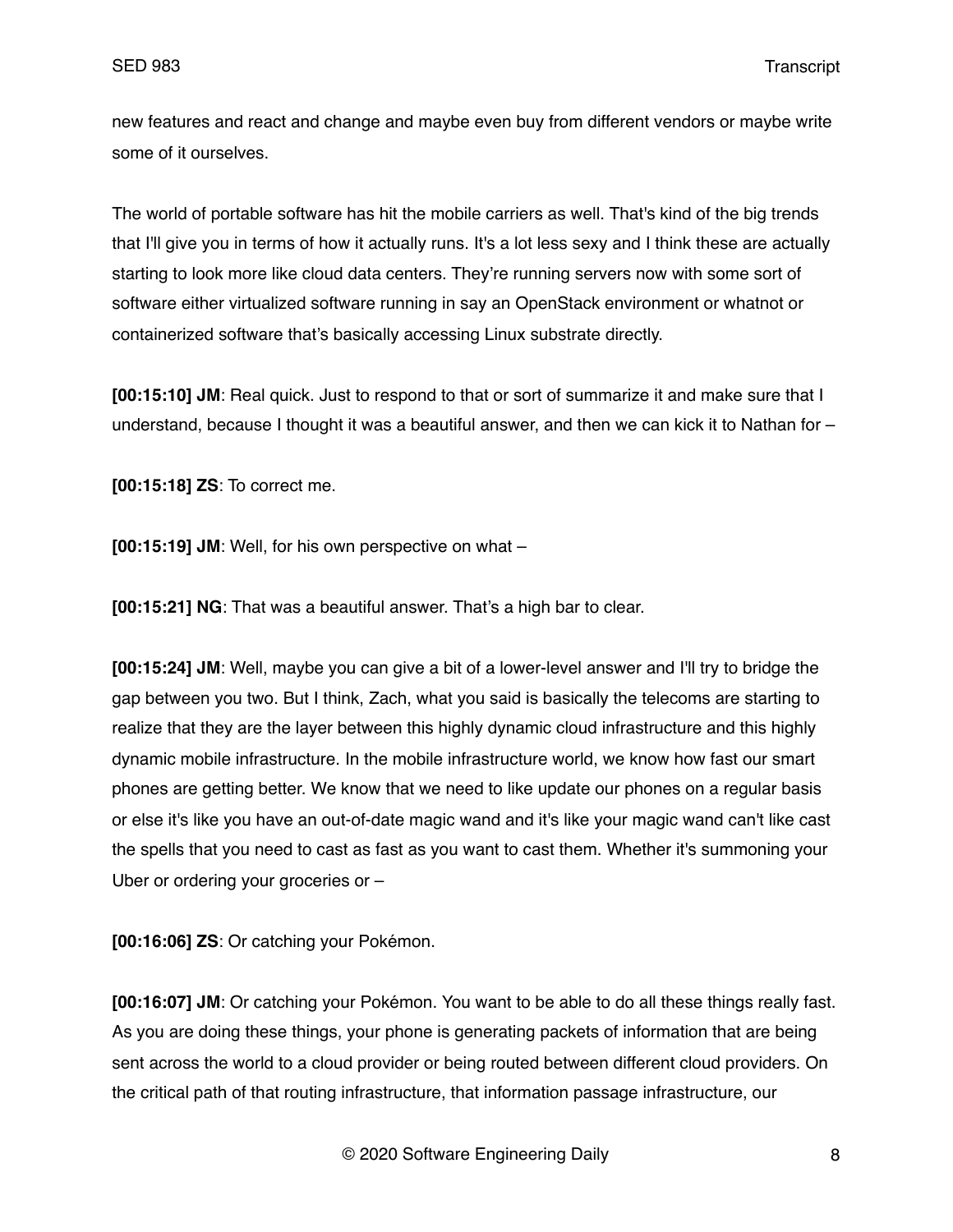telecoms. Telecoms are basically routing just these bits and bytes that are in certain patterns. They're coming in certain bursts.

If you just think of it from a very low level point of view of streams of bytes and bits going between the kind of mobile client and the cloud provider backend, the heavy cloud provider backend, there's a ton of logic. There's a ton of room for optimization and the algorithms for doing that optimization are always going to change as long as the cloud providers are changing and the mobile applications are changing.

It makes sense for them to have this basically like say we don't know what the future is going to hold. The best way to plan for that future is to have dynamic infrastructure, and dynamic infrastructure means software infrastructure. If we want our software to be as perform and as reliable as possible, if we want to keep our moat, these telecoms have a great position right now.

If they want to keep their moat, they need to make their performance idealized, and idealizing that performance probably in many cases means factoring out as much risk, as much complexity, as much noisy neighbor problems as possible, which would mean having somebody that is very focused on the performance of the hardware, like Packet, to be handling that later.

**[00:17:49] NG**: Yeah, and I can speak about a little bit. I mean, obviously, it probably goes without saying that these telecom networks are incredibly complicated. But, fundamentally, there are a few different components that go into it I'll say. There is obviously the radio, which is RAN, radio access network. That's actually a thing that communicates with the radio that's in your wireless device. Does all that really complicated math to allow you to jump from one tower to the next tower to the next tower and send all the bits.

Then from there, it actually connects to what's called the EPC, Evolved Packet Core, which is actually where you get your S gateway and P gateway which is kind of where the packets and voice data will flow out to the network. There's been a big push to – Again, I will say that there's only a few very large operators. There's fewer that have spectrum, but there's been a big push to move the Evolved Packet Core closer to the edge.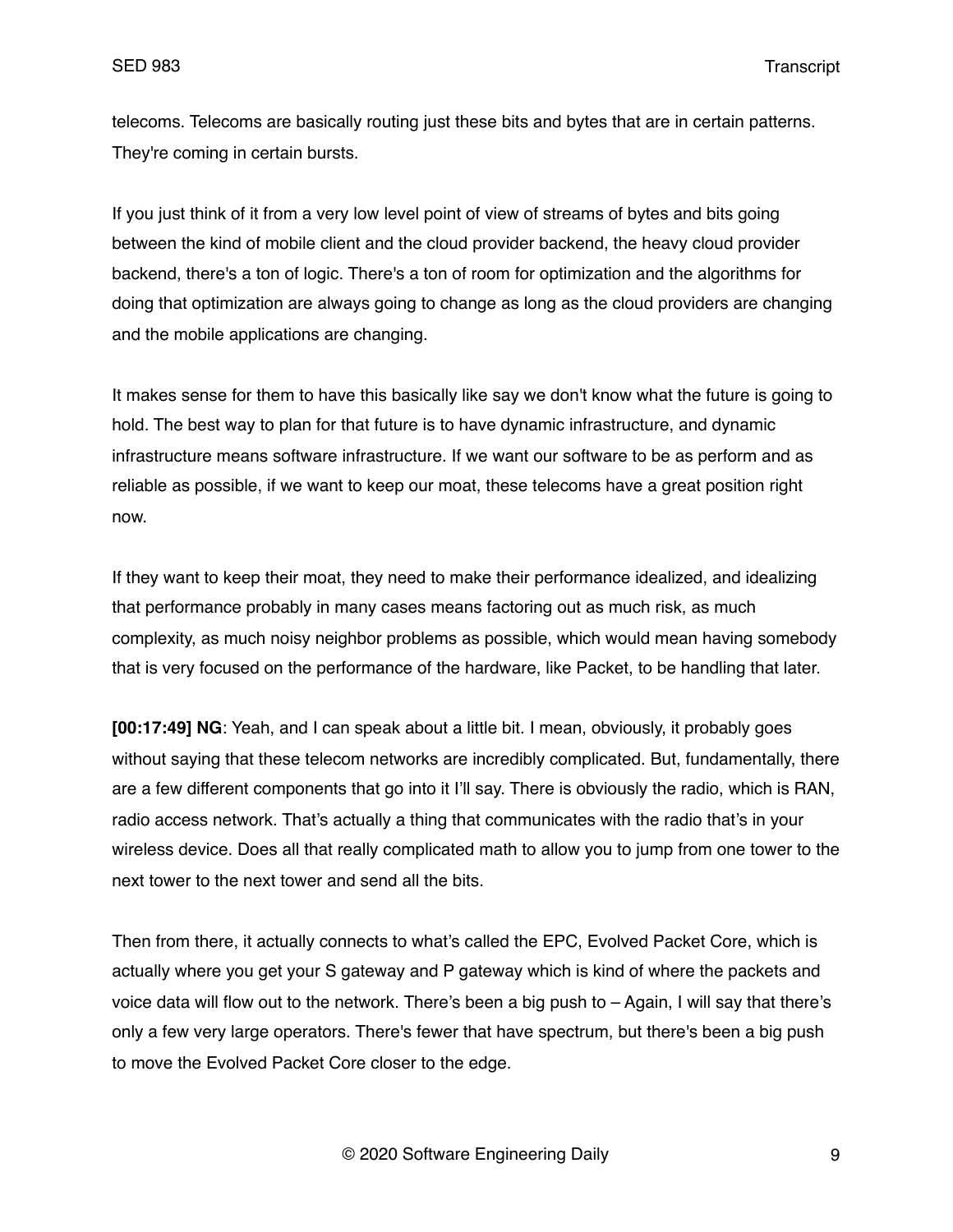What that does is it allows – Instead of saying all of the traffic that's going to be coming off of my mobile device or all the voice data is going to be going to a handful of CO, central offices for the telcos and saying, "Okay. Well, can we actually push this closer and closer to the edge? Can we bring –" Instead of everything routing through one large data center somewhere, can we actually say, "Well, it's going to egress from the point where that's closest to the end user so that that gives the end user –" Well, it enables two remain primary things.

One, it gives the user a better performance. The latency to say loading that video or the throughput of that doesn't have to go across big transcontinental links, but can actually happen and be served directly from or very close to where the actual end user is.

That's the first component of that, but it also allows – If you do that, it allows you to actually put other compute next to that as well. You say, "Okay. Well, we're egressing to the Internet or appearing to a provider very close to where the end user is." But that also allows, because of that, we're accessing the broader Internet right there. We actually have the ability to put things that require a lot more compute. Whether the CPU or traditional CPU, but it allows us to put the application extremely close to the end user, which unlocks a lot of capabilities around obviously AR, VR implications but also other things that are maybe just a little bit more traditional. Things that will just naturally need to scale more as there are more users downloading more videos, playing more games, doing things that are being done.

Again, instead of kind of upgrading massive, huge data centers, which are going to have to happen anyways, but it kind of decouples that a little bit in terms of scaling this beyond is to say, "Well, that's actually allows us to be a little bit more fluid to allow us to put kind of hyper-dense solutions and compute into locations where we need that without having to kind of forklift the entire thing or do this massive upgrade all at once. There's a lot more flexibility that's being introduced that allows this to kind of take place in the telecom space.

[SPONSOR MESSAGE]

**[00:20:46] JM**: When you start a business, you don't have much revenue. There isn't much accounting to manage, but as your business grows, your number of customers grows. It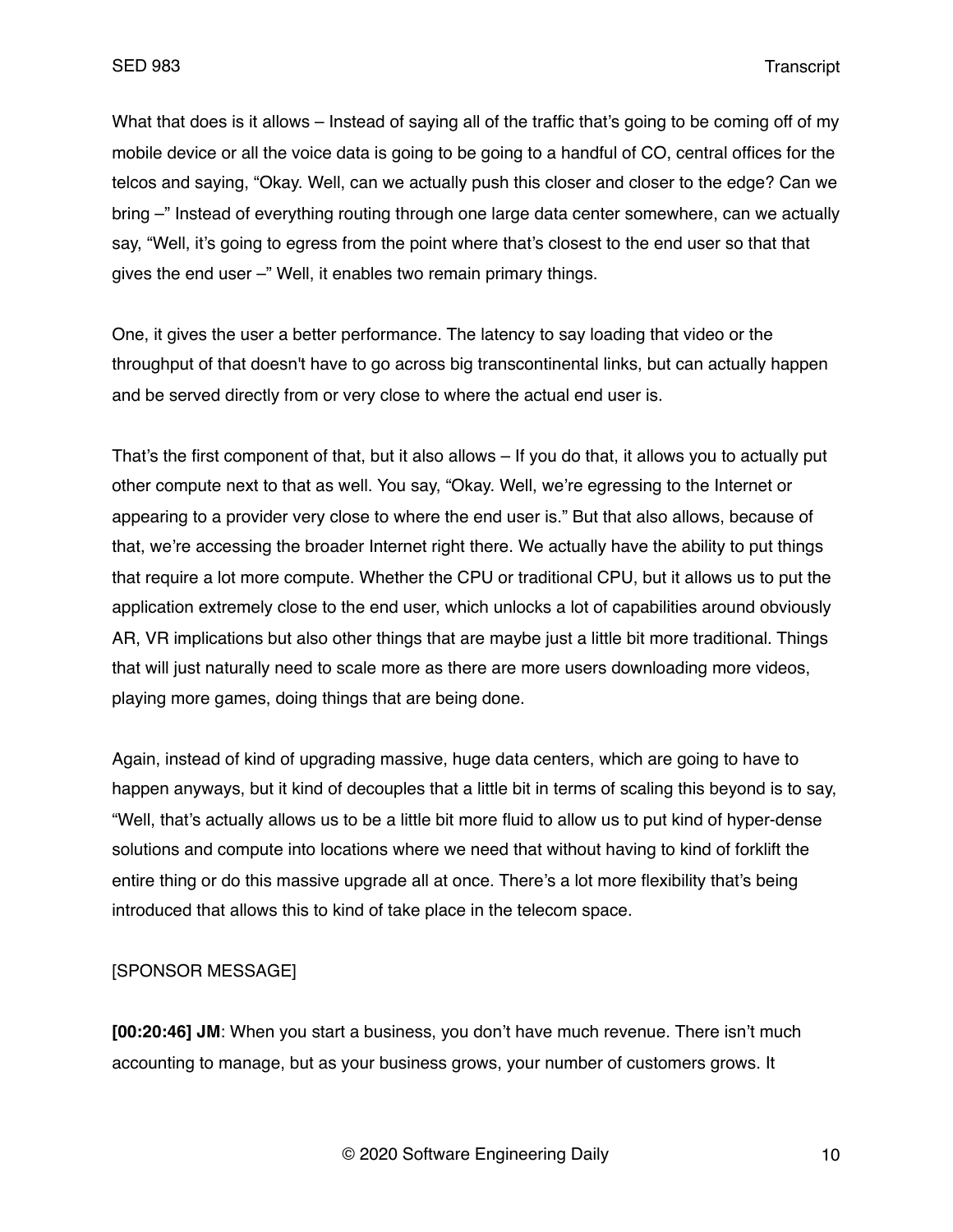becomes harder to track your numbers. If you don't know your numbers, you don't know your business.

NetSuite is a cloud business system that saves you time and gets you organized. As your business grows, you need to start doing invoicing, and accounting, and customer relationship management. NetSuite is a complete business management software platform that handles sales, financing, and accounting, and orders, and HR. NetSuite gives you visibility into your business, helping you to control and grow your business.

NetSuite is offering a free guide, 7-key strategies to grow your profits at netsuite.com/sedaily. That's netsuite.com/sedaily. You can get a free guide on the 7-key strategies to grow your profits.

As your business grows, it can feel overwhelming. I know this from this experience. You have too many systems to manage. You've got spreadsheets, and accounting documents, and invoices, and many other things. That's why NetSuite brings these different business systems together. To learn how to get organized and get your free guide to 7-key strategies to grow your profits, go to netsuite.com/sedaily. That's NetSuite, N-E-T-S-U-I-T-E.com/sedaily.

[INTERVIEW CONTINUED]

**[00:22:34] JM**: I've heard this term colo. I think this is like a pre-millennial sort of term.

**[00:22:44] ZS**: Well, the cloud is just somebody else's big computer of the data center.

**[00:22:49] JM**: Colo, there's a company, I think Equinix. That is a popular colo.

**[00:22:56] ZS**: That's a big one.

**[00:22:57] JM**: What I have heard about a colo is basically – I mean, the pitch for a colo that I've heard is like very similar to the pitch for Packet, as I understand, if you need dedicated servers. Colo's have been around since the 90s as far as I understand. You rent server infrastructure, basically, but you just have to rent it in kind of a less API-driven on-demand way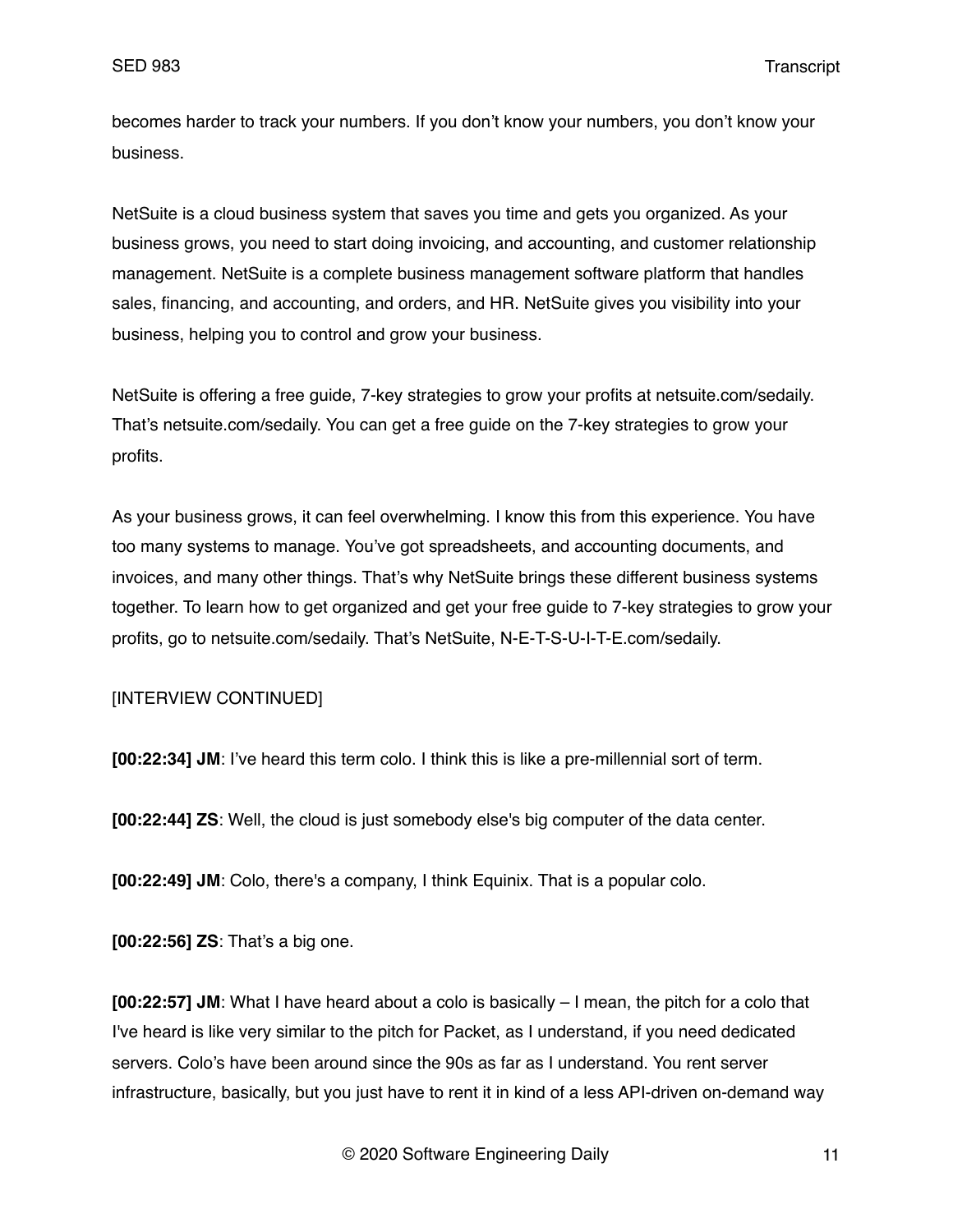than a cloud provider. Can you explain what a colo is and give me like a brief history of colo and how that's different from Packet?

**[00:23:32] ZS**: Yeah, totally. Well, colocation facilities or colo effectively allow you to colocate your equipment in somebody else's building, right? The reason why this industry came about and why Equinix, for example, is one of the leaders, is because the Internet started by having a place to co-locate that wasn't the phone company. Phone companies had networks, but how could network stitch together?

I believe it was the PAIX, right? Palo Alto Internet Exchange that started, Nathan? Out in the West Coast in the mid-90s. Jay Adelson? It was the place where people came to interconnect and connect their networks, and this became kind of the fundamental part. You had AOL over in Ashburn and you had like other networks that were coming around. Well, it wasn't really the Internet, because people couldn't freely interconnect over standard HTTP and route packets between each other.

So colocation came about as just a building with good facilities like air conditioning, and power, and whatnot that also allows you to house a router and get you wires between each other's equipment. It since become supercritical, something like Equinix has. I don't know. They have like 100 or 200 locations around the world. We call them like the major football cities of the Internet. People like Digital Realty, Interaction, CyrusOne. These are the major real estate companies now that offer data center space to enterprises, service providers, cloud companies and whatnot.

What you get is you get like the ability to have a building to put all your stuff, all that physical maintenance and capital, but you also get a place to meet other customers. That's the really important part of why colocation exist and becoming ever more interesting so to that way people can interconnect and pass traffic to each other. As you probably notice, when you're coding in a webpage or something, there's a lot of different services that are loaded, hundreds probably to load up a popular webpage. Interconnecting and routing that traffic is super important to the overall performance of the application, the economic, etc. Okay?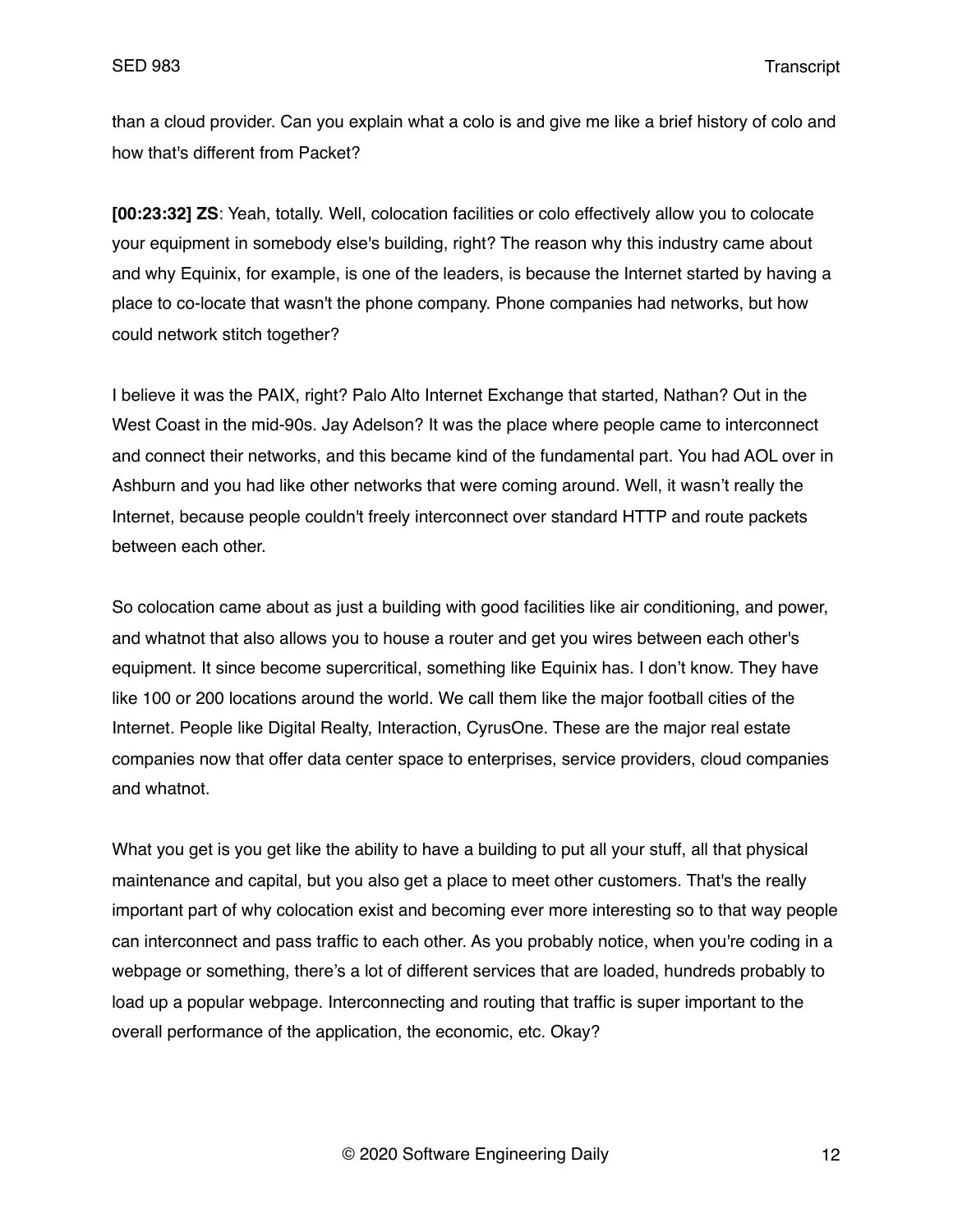**[00:25:37] JM**: This is totally different than what I envisioned. That the main feature is like if Twilio has to do a ton of routing to AWS, then maybe they would want to share some infrastructure in a Colo to accelerate. I mean, there's kind of a win-win situation there to colocate.

**[00:25:55] JM**: Exactly. Instead of us reaching over the Internet as it were, you can – Most likely, you're interconnecting with AWS there in Equinix's Ashburn, Virginia facility. Equinix gives you a neutral place to let that occur. It's very hard, to me, like an Amazon doesn't want you walking into their data center with your router and saying, "Could I bring my fiber and router and put it in your data center?" They don't want that, right?

They're like a big, giant private data center. Somebody has to play the role of the neutral party to allow Verizon, and Twilio, and Amazon, and level III to get together and pass bit between each other. That's the major reason why service providers meet at something like the Equinix.

Enterprises like to be there too, and this is kind of a trend that's been happening over the past 20 years, is obviously some enterprises had made the shift to the cloud, but most are still just getting out their corporate data centers. By corporate data center I mean literally their IT closets or data center they built on their corporate campuses, which are just for them. That was kind of the style for a long time, is I have a very important data. I do critical things. I have lots of applications. I'm going to run them where I can control all of that.

But now so much of the value that enterprises find out technology has to do with accessing technology ecosystems. Different providers, different SaaS companies, having your data to being able to use the machine learning service on it that maybe you don't run at some thirdparty, right? How do you do that in your own private data center? You have to bring in like MPLS lines and fixe transit and kind of connect to people using dedicated lines or the Internet, which can be extremely variable or not encrypted or other things like that.

People are finding enterprises are moving into those neutral places, taking their equipment out of private data centers and into neutral data centers, like Equinix, so that they can exchange and kind of reach those ecosystems.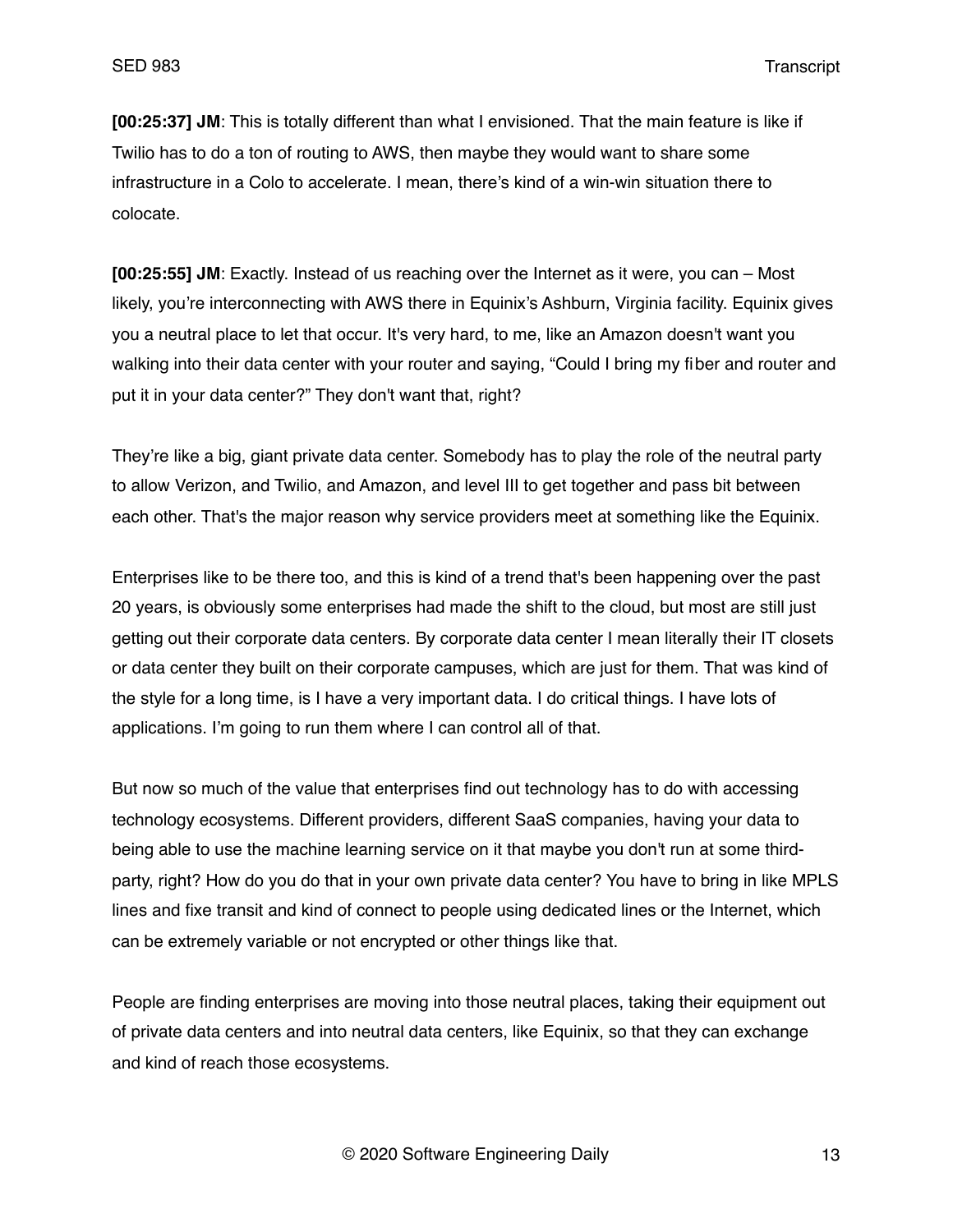A lot of them move other applications into the cloud directly and kind of access those ecosystems at a higher level resource. But if you say have a couple hundred petabytes of storage in a legacy sand, you're not like shipping that in Amazon, right? You're putting it someplace where you can use applications that might sit in Amazon against that data. You're going to do that over some sort of a private interconnect.

**[00:28:14] JM**: Okay. If I were to boil down what Packet is and how it fits into the competitive landscape, it's basically a cloud provider with no virtualization layer. Would you say that's an accurate way of describing it?

**[00:28:32] ZS**: Yeah. I mean, I would say yes. I mean, we basically, as I tell my wife when I come to work every day, I'm like, "Oh! Just go back to work to turn the servers on and off all day long." What we basically do is there's this layer of the Internet which we just described called data centers. I said data center as a service. You can get access to a data center without having to build your own building, and that's – You go to an Equinix or a DRT, right? Get some colo space. Put in your own equipment. Off you go.

There's this layer called infrastructure as a service, which is anything from turn my server on or my virtualization and my VM in EC2 all the way up to load balancer or a VPC or something else like that, object storage. That's considered IaaS. Then above that you have SaaS, right? Give you my Salesforce, my Office 365, and maybe you have a PaaS system as well. Just run my app me. Here's binary. Okay?

What we do and what we think is missing is between the data center as a service and the infrastructure as a service. we think there is a missing very, very large sandwich called hardware as a service, and that's basically targeted at millennias like yourself. How do we put hardware, generic or special, big or small, x86 Intel or an embedded ARM device in a place? Run it for you so that you can put the software, e.g. that infrastructures as a service layer. You want to run VM's on it, containers, serverless stuff. I don't know. Something you invented yesterday. All good. How do you we give you that physical layer to mock? The plumbing of the Internet that fits between the data center and all the software you write? That's what Packet does. I would consider us to be a more fundamental layer. We don't offer virtualization or run times.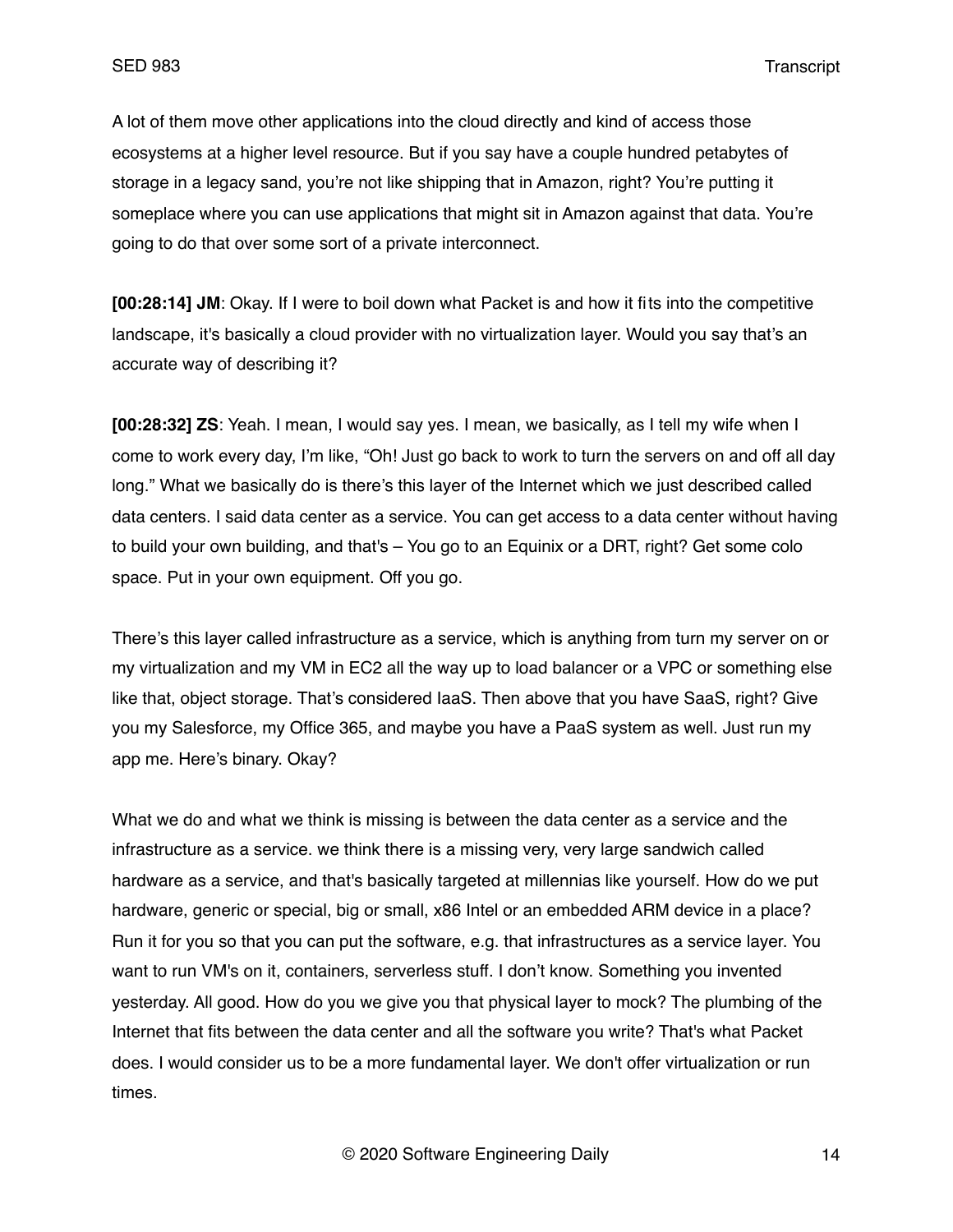There's an article we wrote a couple months ago called We Forgot to Build a Kubernetes Service, which means like we are never ever, ever doing that, right? That's the world of our ecosystem. Who writes Kubernetes services? Google, and Red Hat, VMware and thousands of other developers, right? We don't need to do that. There are lots of people who could live on top of us to make that ecosystem infrastructure usable. Hopefully that helps describe it.

**[00:30:40] JM**: The really epic light bulb for me ticked on – I mean, I hope this is correct quote. I think this was – I was watching an interview with you and you painted a picture of a world where there is a lot of fairly custom, arguably narrow types of hardware that people would want to offer access to. I think the end of one example of this is the TPU, the Tensor Processing Unit. You have people building TensorFlow models and you want to do training for those models. You want to be training. You want to do inference for those models, and machine learning we can comfortably say is here to stay. If TensorFlow is your system of choice, your programming model of choice and it's really important to your company, which is for many, many, many applications, then you're going to want hardware that's optimized for that.

You're going to want to go with a cloud provider who can give you the hardware that is optimized for that, and it's fairly easy to see a world where there are more and more kind of narrowly scoped hardware application, or hardware units, and it's like, "Well, okay. If I need that hardware unit once a year, I need to train a model every once a year or once a month." I don't want to buy a dedicated piece of hardware.

Also, if I'm somebody who wants to be a hardware designer and I want to design some narrow piece of hardware, there's no hardware access marketplace out there. I can't say, "I want to make my own full stack machine learning framework system. I'm going to make JeffFlow. I want to have a JPU. I want to make the Jeff Processing Unit, because I have a different perspective on how machine learning models should be built and how they should run, and the full stack thing. I want to make that JPU accessible like a cloud provider would make an EC2 instance accessible." Where do I go to do that? Well, potentially, Packet.

**[00:32:55] JM**: Yeah. It's certainly one of our goals, and I totally agree with you on this. One of the things that I think is a misunderstood maxim is hardware is a commodity. Then we walk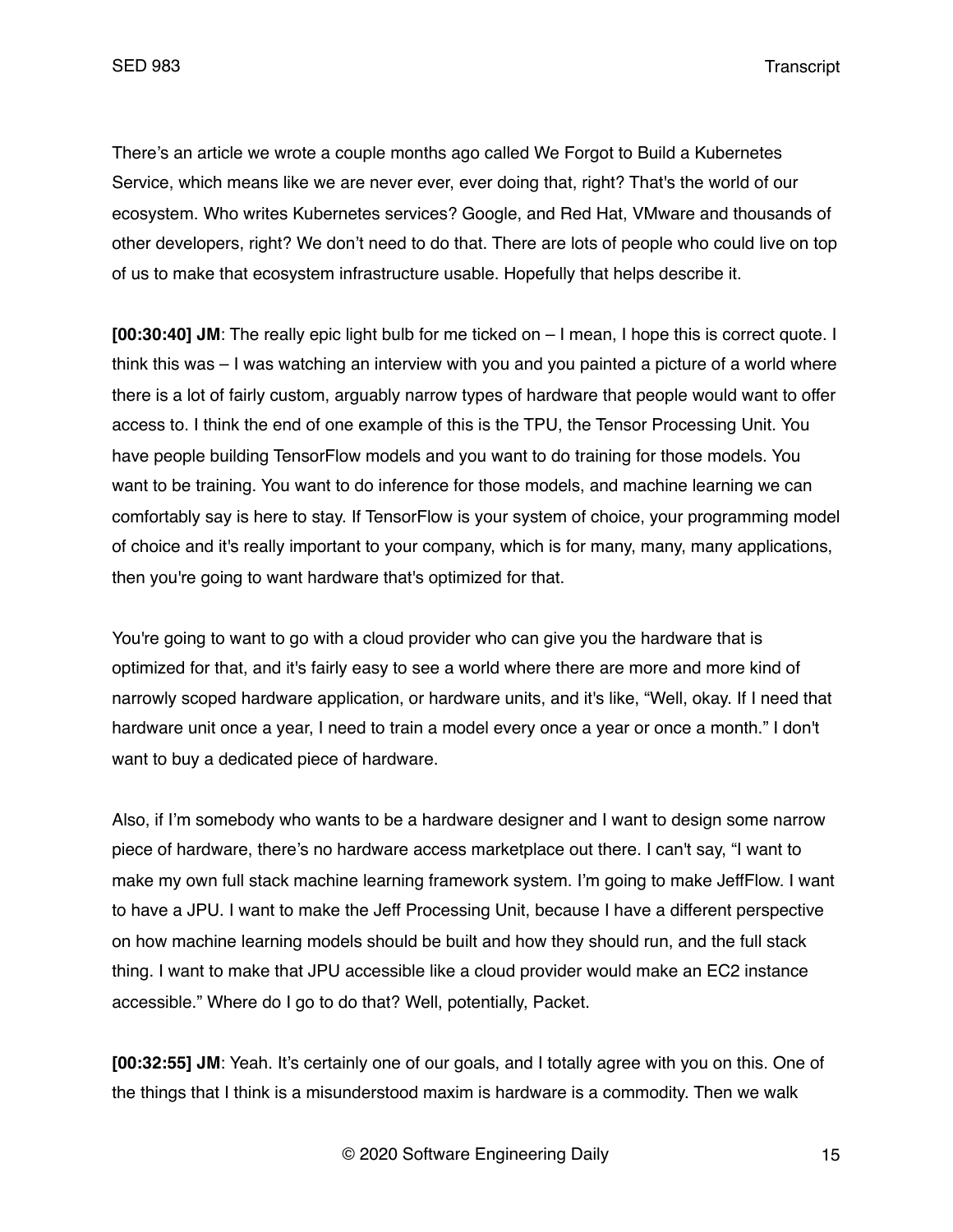around with this like incredibly hyper engineered piece of hardware in our pocket that we update and buy new ones every year. When you get up on stage, people talk about there's a new iPhone. They don't talk about the new app. They talk about the new bionic processor, and they talk about battery life, and they talk about speed, and they talk about what it does for you and how you have to look at it unlock it, which three years ago didn't exist, right?

Most of this is unlocked by really, really special hardware being paired with a really, really special hardware. I think those two things combined, software and hardware, really make a magical experience. Packet believes that over the next decade technology is not going to be fully innovated in JavaScript. It's going to be innovative in the things that touch people's lives, and we think voice, data, wireless, IoT, cars that drives themselves, like energy that gets figured out in a more efficient manner. These are the things that are going to touch my kid's lives in my life in a more regular basis. They already are, and most of those magical experiences, they're not random. They're just really big.

When they're really big, what do you do? You optimize the hardware for it. If you want to do a lot of Jeff processing, man, you better make a JPU.

**[00:34:22] JM**: You definitely do not want to do a lot of Jeff processing. I'm telling you. It's not –

**[00:34:26] ZS**: Random thoughts. Random dimes.

**[00:34:27] JM**: Not a good place to be. Not a good place to be. You don't want Jeff as a service.

**[00:34:32] SZ**: Well, I think what's kind of cool, and Dan Khan gave a great talk at our rainy IFEX show in Vegas in a parking lot.

**[00:34:40] JM**: I saw him show up there.

**[00:34:41] ZS**: What he did was he kind of talked about like why do things happen at certain times? Why five years ago did Kubernetes happen? But also Docker Swarm, and also Mesosphere, and also like lots - There're like 15 other container runtimes all kind of -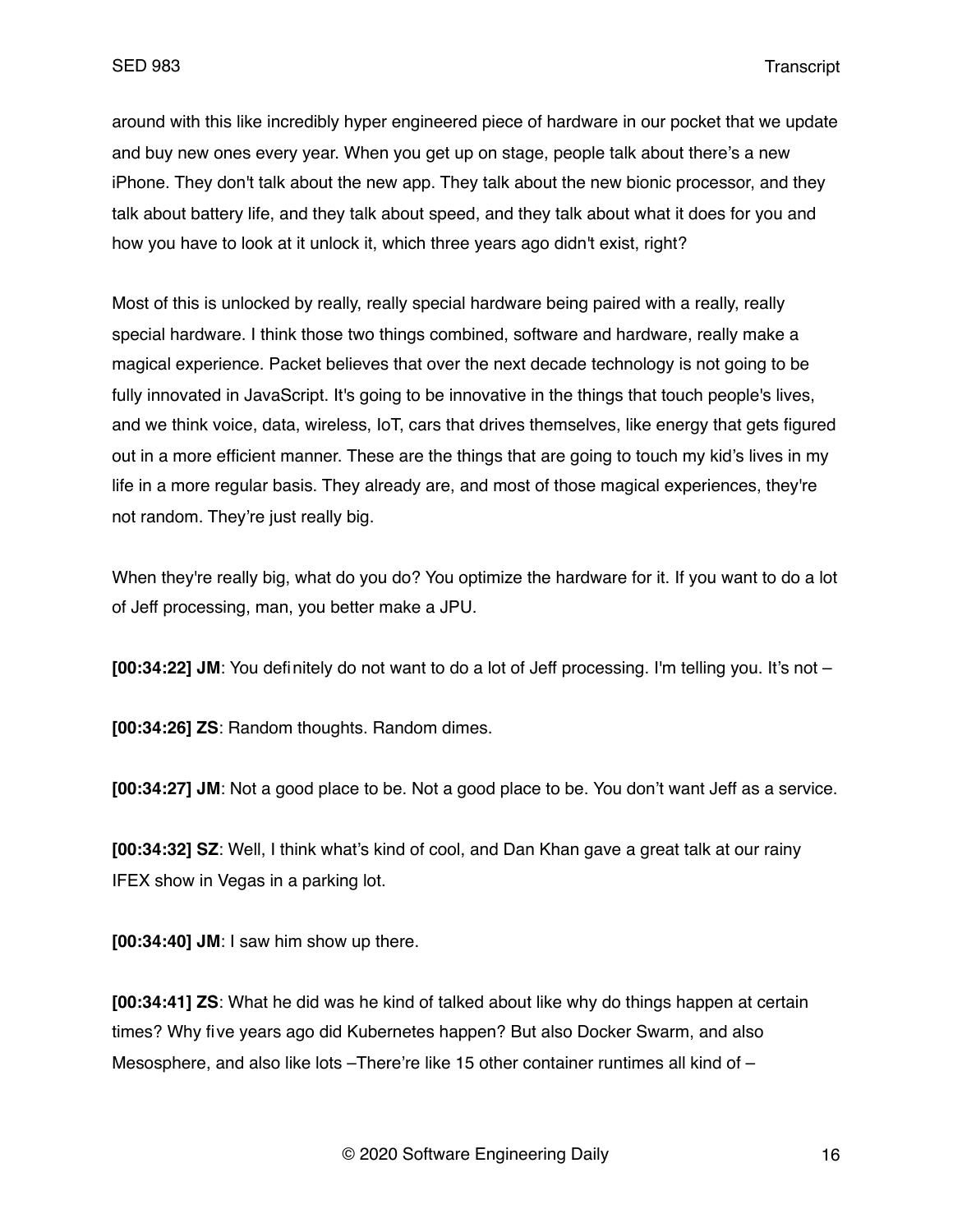**[00:34:57] JM**: Nomad and this and that.

**[00:34:58] ZS**: Why do they all pop out thin air the same time? He said there's this kind of concept that you build on the shoulders of giants and then at some point it becomes possible for this to occur, and then it's like becomes impossible for it not to occur. We can kind of say that this is happening in the world of Silicon, right? ARM architecture is now really usable. X86 is really competitive. RISC-V is open source. There are architectures that work with Linux, the world of software. I don't know if you're programming what language, but most of them compile against all different architectures natively now, which it didn't used to be that way.

Now you've got a rich, rich world of software that can work against all kinds of architectures and a competitive Silicon space that will make you a special JPU. If you've got [inaudible 00:35:50] license some stuff from ARM and go out and build a processor for not – You don't have to be like a multibillion dollar company to do that. You can just say, "Hey, I've got a really particular use case and I want to optimize the crap out of it." Maybe because I need to do it in two watts and put it in somebody's pocket, or maybe because I want to embed it in the wall so that I just have to talk at the walls or something. I don't know.

That's exactly where this kind of technology is going to end up in, and I think, yeah, people are going to need an operator unless millennials suddenly want to start doing it all themselves. But I just don't think they don't want to own cars or apartment. So I'm not really sure that we're going to get them to specialty JPUs.

**[00:36:30] JM**: Yeah, and you want the model where a hacker in a dorm room can design a piece of hardware and click a button and have that spec for hardware sent to Shenzhen and produced and then shipped to Packet and be accessible as a service. That world is totally attainable.

**[00:36:30] ZS**: I think so. I think we can create a place where there could be a lot more innovation for the world of software and that it won't be just up to the biggest 5, 10 companies of the world who get to create magical experiences that combined software and hardware, but open to thousands of people. Gosh! Darn it! We probably needed it because we can't like wait for a couple of companies to innovate our way out of the big technology in the societal problems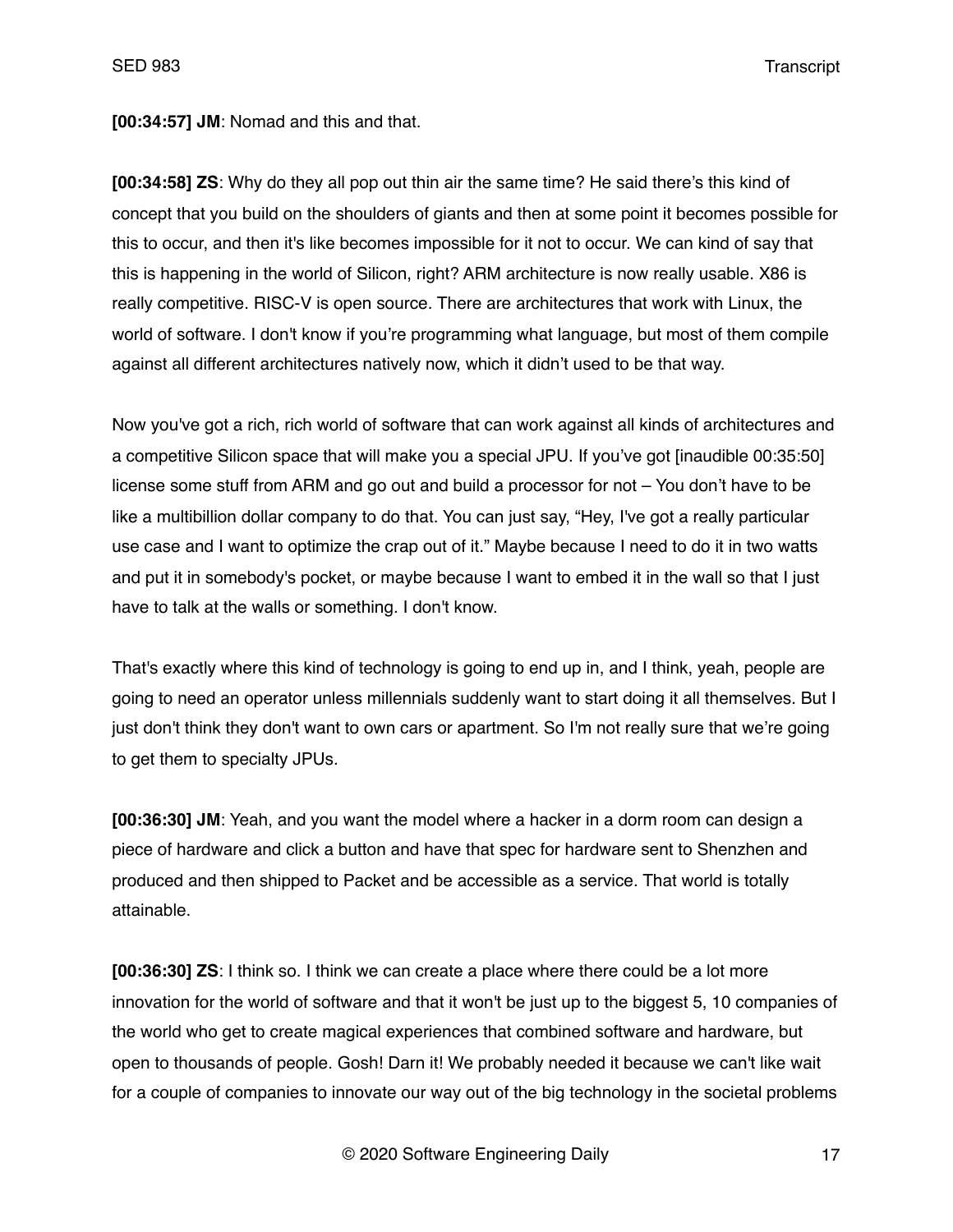that we have in front of us. We're going to need a more diverse answer in the world of open source, which has been a huge part of my career and something that me and Nathan and the rest of the team here not only support avidly, but use avidly, right?

We think that the 25 million developers in the world today are primarily going to develop open source software or portable software. These ecosystems have allowed this, the massive amount of innovation. Well, we need to allow a substrate for that innovation to touch hardware no matter what that hardware is, because we can't just build game-changing technological experiences based upon the same stuff we have, right? We're going to have to build it off of maybe new things. Wouldn't that be cool if the pace of software and the pace of hardware can move together for most people?

### [SPONSOR MESSAGE]

**[00:38:18] JM**: Today's show is sponsored by Datadog, a modern, full-stack monitoring platform for cloud infrastructure, applications, logs and metrics all in one place. Use Datadog's rich, customizable dashboards to monitor, correlate, visualize and alert on data from disparate devices and cloud backends to have full visibility into performance.

Datadog breaks down the silos within an organization's teams and removes blind spots that could cause potential downtime. With more than 250 integrations, Datadog makes it easy to collaborate together and monitor every layer of their stack within a single platform.

Try monitoring with Datadog today using a free 14-day trial at softwareengineeringdaily.com/ datadog, and they'll send you a free t-shirt. That's softwareengineeringdaily.com/datadog. You sign up and you get a free t-shirt. Check it out at softwareengineeringdaily.com/datadog.

## [INTERVIEW CONTINUED]

**[00:39:31] JM**: It's a great vision, pretty distinct. The playbook, it almost sounds like you could run the CDN playbook. So like Cloudflare, as I understand, Cloudflare, like I'm not sure if they have their own data centers. They might have some of their own data centers, but I believe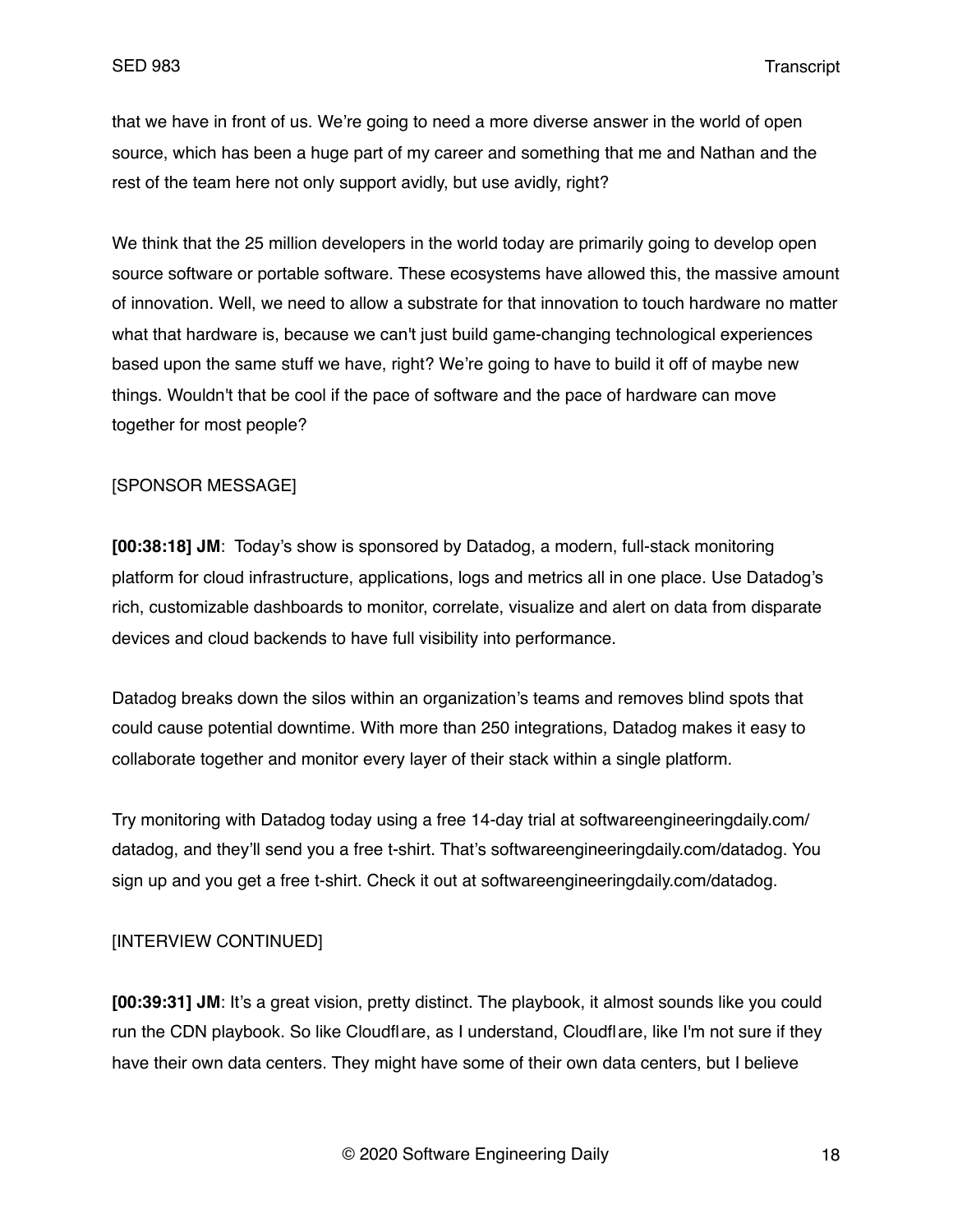most of what they do is strike deals with data centers throughout the world, and they basically get – They lease enough territory at each of those existing data centers where they can –

**[00:40:02] ZS**: Colos.

**[00:40:03] JM**: Are they colos? Is that what it is?

**[00:40:05] ZS**: Yup. Yeah.

**[00:40:06] JM**: They're colos. They just like grab some space at every colo that they need access to and they get this huge network. They can do whatever they want with that space. You as the developer get the sense that Cloudflare is this omnipresent behemoth and it basically is, but that doesn't mean that Cloudflare has to own tons and tons and tons of assets. A lot of it is just leases.

**[00:40:28] ZS**: Yeah. I mean, they've definitely taken space in colos. I don't think they build data centers, right? I think they just rent space data center as a service and put their own kind of specialty hardware in those which move packets really quick and fast and efficiently.

Yeah, I think that that's really cool. The thing is though it took them years and a lot of money to be able to put their servers, which aren't that special. They're kind of somewhat special in a hundred locations. What I think needs to happen especially as we look towards like Nathan was describing around 5G which allows you to actually put your application closer to the wireless network and people might start to have experiences that count on that or that you can really innovate on, we're not talking about people's cellphones. We're talking about cars or different worldviews, totally different applications that we've got now. Maybe the analogy is my 2007 Blackberry versus my 2019 iPhone. I wonder what 2025X interface will be for me.

People need a substrate to deliver that. The problem is you have to have – You can kind of tell a CDN. A CDN is the ultimate PaaS platform. It's like Fastly is an amazing company that basically is incredible at running varnish code, right? Cloudflare is an amazing company that's like really, really good at running HTTP and maybe a couple other things.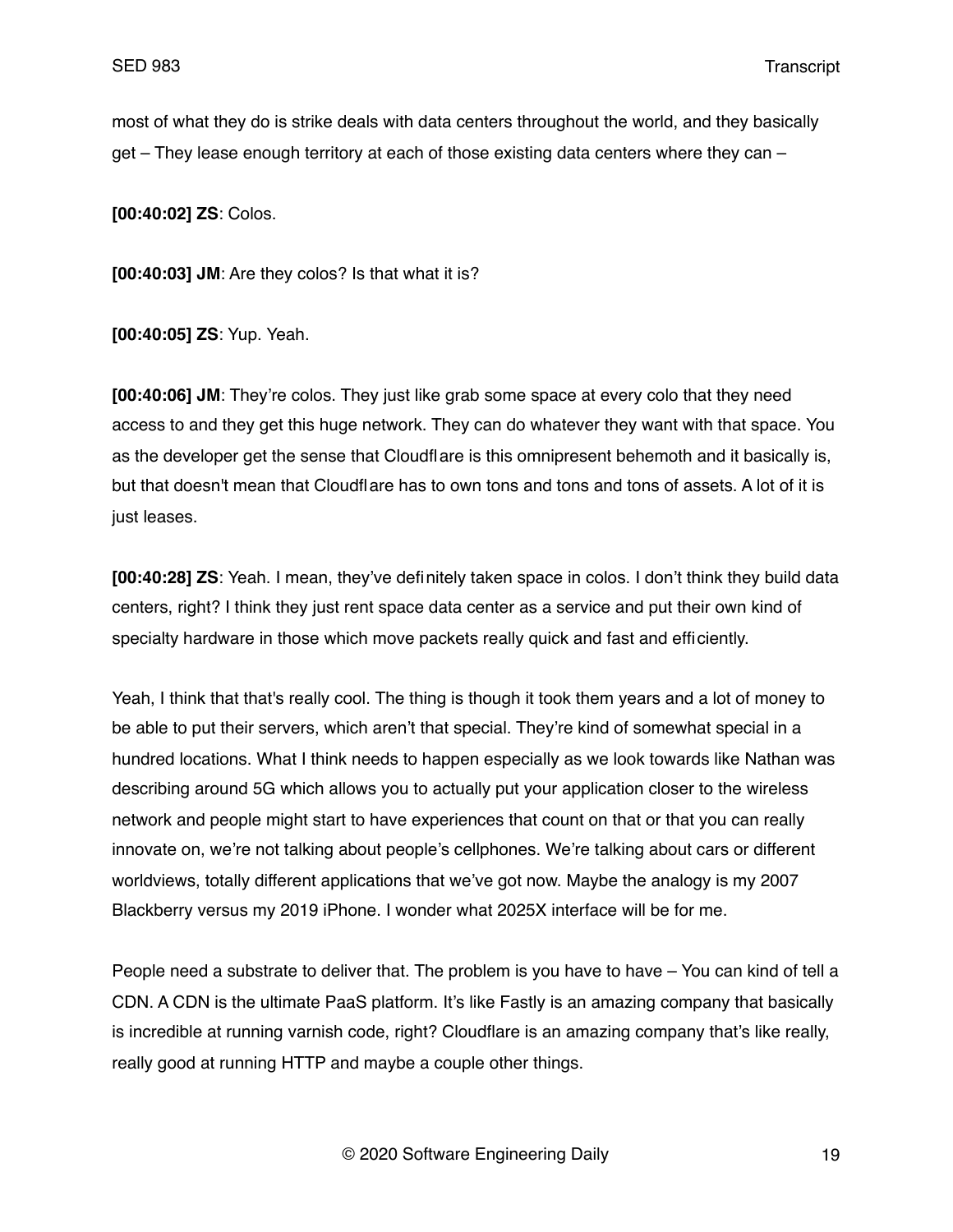I think that the question is that going to be enough or is there going to be more innovation in software and people are going to need a lower-level substrate, like hardware or fundamental run time that they can use? That's our goal. What we're trying to do is say, "Hey, can we partner with a real estate of the world? Those big data center partners, tower companies that are splitting and molding business, mobile businesses or commercial real estate, like where you're probably sitting right now in a WeWork or in a Brookfield office center or at the mall. Can we partner and make it so that if you, a 50-person startup in San Francisco want to deploy a specialty type of hardware with your software in 200 places around the world, that should be like easy thing to do. Should be a couple week process. Right now it would take you years.

**[00:42:33] NG**: That's really also – I think that there is a – This isn't really just a theoretical concern. I mean, there are  $- A$  lot of the new applications, when you're in the cloud, not a problem when you're just throwing off megabytes or gigabytes or terabytes of data every minute. That's a much different problem when you're trying to develop and deploy an application. Not even just 200, 2,000, 20,000 locations, because it's just a different problem.

You can do the things that you do when offloading everything to somebody else and they're just going to figure it out in the background and you're not going to have to think about it. Those are real problems and they require innovative thinking around how to be able to do this sort of thing at scale both in terms of actually getting the work done but also the expertise around it.

Hardware is not the easiest thing to work with. I mean, there's a reason why we've spent and it's taken 5 years to  $-$ 

**[00:43:24] ZS**: I mean, it had the word hard in it.

**[00:43:27] NG**: Exactly. Hardware is hard literally and metaphorically, and that's something that there is the practical reality of knowing what to do and how to do it and the optimizations and the realities. There's power concern, profiles, backup, redundancy. Where you want to actually –

**[00:43:44] ZS**: Firmware.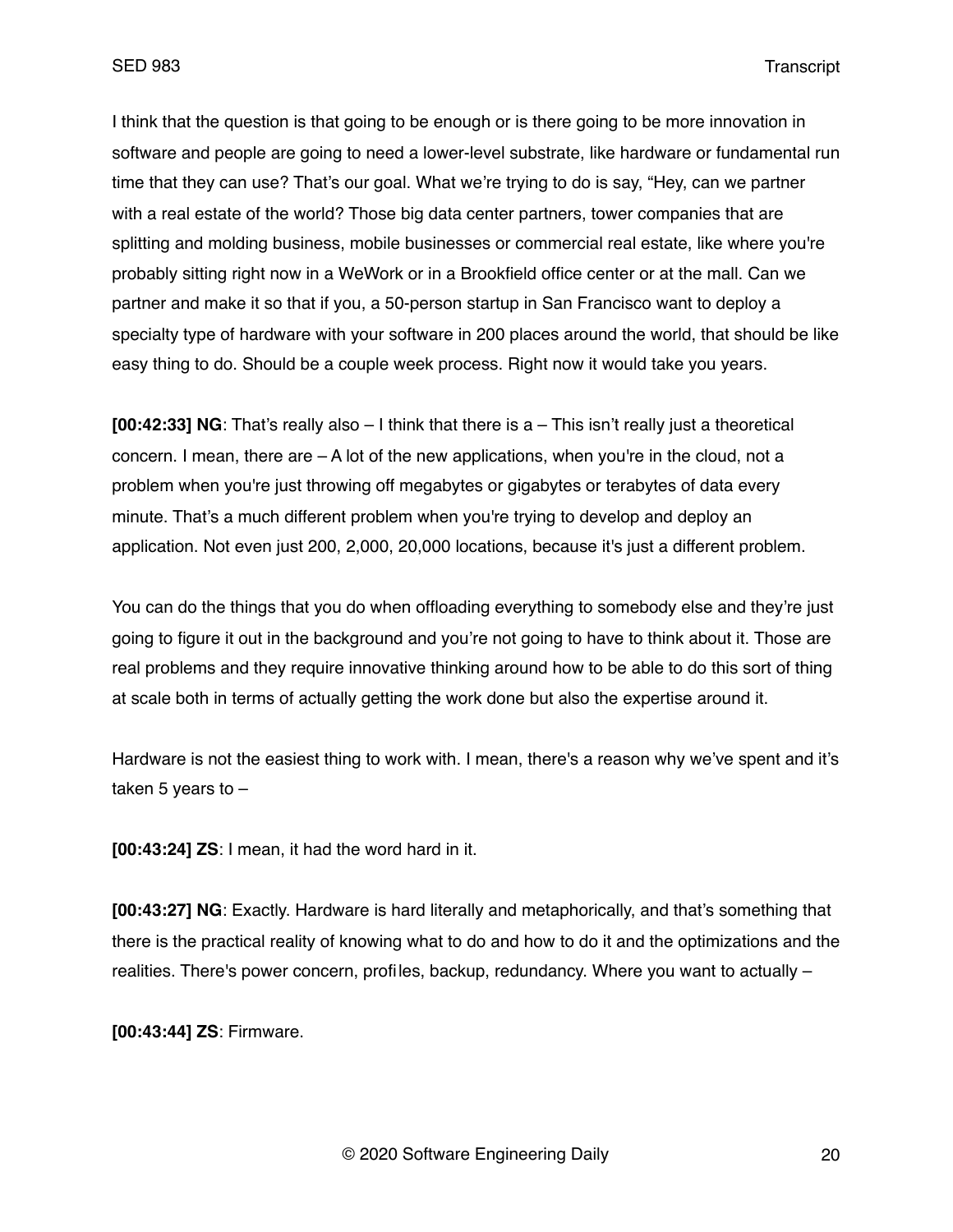**[00:43:45] NG**: Firmware. There are so many things that go into actually being able to turn the thing on and have it be useful. Any one of those things that goes wrong means that you're not able deploy or use the application, which degrades the entire experience and your awesome, amazing cool application that does incredible things with massive amounts of data, the edge is not just sort of sitting metal bricks that don't do anything because something went wrong.

That's something that really I think gets lost in all of these, which is that there's actually a lot of expertise, operational expertise that kind of goes into making something like that a reality because the physical constraints that you have are much different than when you are going into a colo facility where there's been 20, 30, 40 years of kind of institutional knowledge around how you design and develop and deploy data centers, and now how do we compress that and multiply it by 10 or 100 fold. Those are areas that I think that being in a hardware delivery as a service kind of business which is we can put whatever hardware that is wherever you need it very, very quickly across the world and allow you to deploy your application at that speed as well. There's an enormous amount of effort that goes into actually making that a reality.

**[00:44:58] JM**: What is that supply chain look like? Is it the Cloudflare playbook? Are you going to these colos and Equinixs and whatever and making deals with them or where are you getting your infrastructure from?

**[00:45:09] ZS**: Well, you certainly make partnerships. We're definitely a buyer of colocation. We don't build data centers. We do builder our own hardware so that we can make the delivery of hardware easier, better, faster. It's small-scale. Most of the hardware supply chain right now is built for hyperscale, I think 100,000 servers a month coming in via C containers into a big data center in Ashburn.

#### **[00:45:32] JM**: Whoa!

**[00:45:32] ZS**: That's not what we do. I don't think that's what anybody else except for a few people in the world do.

**[00:45:38] JM**: Okay. Sorry. I was enchanted for a moment.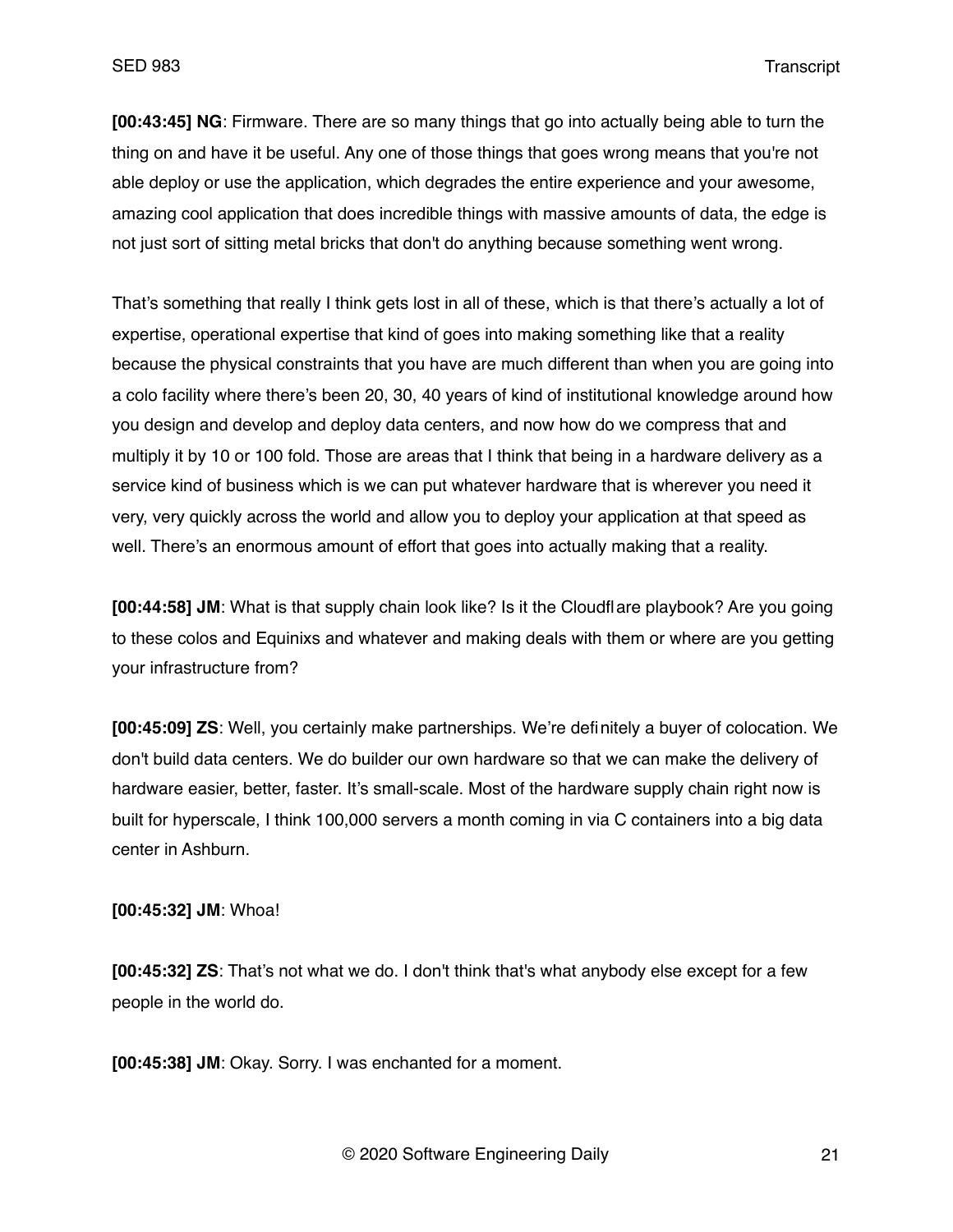**[00:45:41] ZS**: Oh, it's pretty amazing when you're running one, one big gap called like EC2, right?

**[00:45:48] JM**: I mean, how many servers are we talking coming over on a ship every –

**[00:45:52] ZS**: Well, I mean for us or for somebody like –

**[00:45:54] JM**: For you. Yeah, for you.

**[00:45:55] ZS**: Yeah. I mean, thousands, right? Which is still a problem, but we do it at a very different scales. We believe that the vast majority of the world is subscale, seven or eight hyperscalers who buy 100,000 of the same thing every month. Well, every other enterprise that I've ran into or use case, they need five really specialty things in these places. Maybe times 10 places or 20 or 50 or 100, and maybe they use them for one year or maybe they use them for 10.

We think the world of infrastructure in the future has a lot more heterogeneity to it and it doesn't look homogenous. We built a supply chain and expertise around deploying small things in places, in lots of places. A lot of that has to do with our hardware innovation. Basically, we use open source hardware project called Open19 where we remove the cabling from the time of installation. We think that's super important because it is pretty hard to get consistent and gypsum service to Jakarta and have them get plugged in appropriately and serviced and whatnot. We're trying to make them feel serviceable.

Then what we do is we partner with real estates. We partner with people like SBA Communications, the third-largest tower company in the United States to build modular data centers where they deploy data centers into cities for us and we fill them full of computers. We partner with the large wreaths colocation infrastructure partners to build delivery models and say, "How can we build the packet hardware delivery platform in all of your data centers and make that something that can be more directly accessible to your customers?"

Packet is just a small business. We're 130 people. We're going against the biggest kind of companies in the planet in a very capital-intensive business. What we do is we say we're

© 2020 Software Engineering Daily 22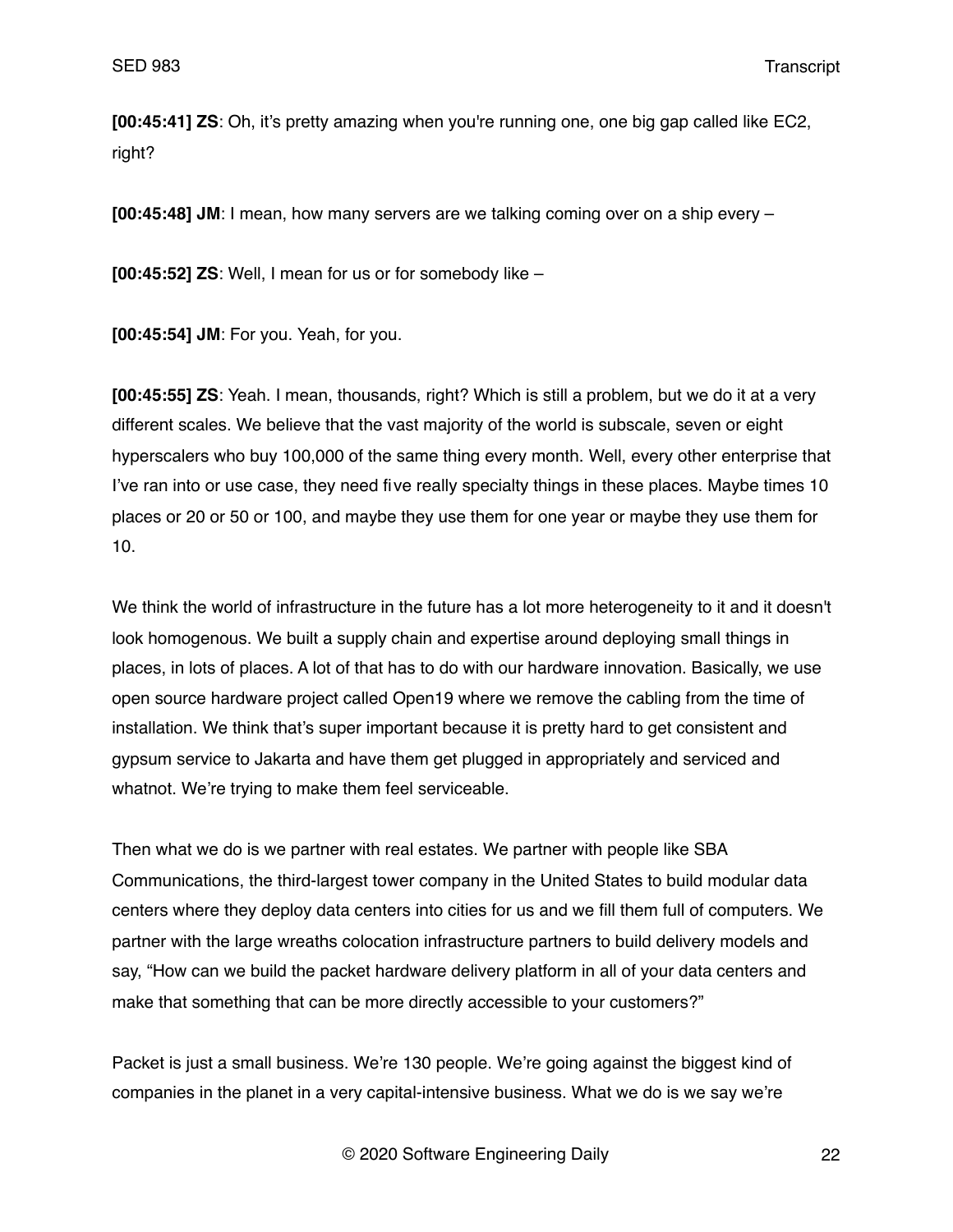ecosystem-based. We can't do this whole thing. All we are are these plumbers that make servers go into places and turn them on and off with consistent APIs the software could work. But we have some great friends in the real estate side or great friends in the software side and together we can make a more powerful ecosystem.

There was an article we'd put out a couple of weeks ago called Ecosystems are the New Oil. None of the big problems like how a car turn left and right get solved by one company, verticalizing it and saying, "Here, we solve the autonomous car problem globally." Well, there's probably going to be a whole lot of people playing in that. Same thing like civic infrastructure or IoT. You're just not going to go into every city on the planet and say, "It's okay. We're going to run everything our way." You don't work with them. It's going to different in different cities or different places, different players, different sizes or capital. Different types of software. Different regulatory environment. I think the world is a lot more diverse and that's the angle we're going for.

**[00:48:30] JM**: It's an epic vision. Really interesting. I have a lot of other questions that I could ask around cloud providers, and infrastructure, and debt and stuff. But you are both musicians.

**[00:48:41] ZS**: Yeah.

**[00:48:41] JM**: Zach I know you're a very serious musician in the sense that you attended Julliard. I don't know your background as well, Nathan, but I would love to just hear from both –

**[00:48:50] ZS**: I play violin at Harvard. It's not really that interesting.

**[00:48:53] JM**: Geez!

**[00:48:55] NG**: That's not entirely true. I just play violin for many, many years.

**[00:48:59] JM**: Jacob also, Zach, your brother is a musician also, right?

**[00:49:02] ZS**: Yeah. He's a bassoon player. Yeah, a little bit of a concert band going on here.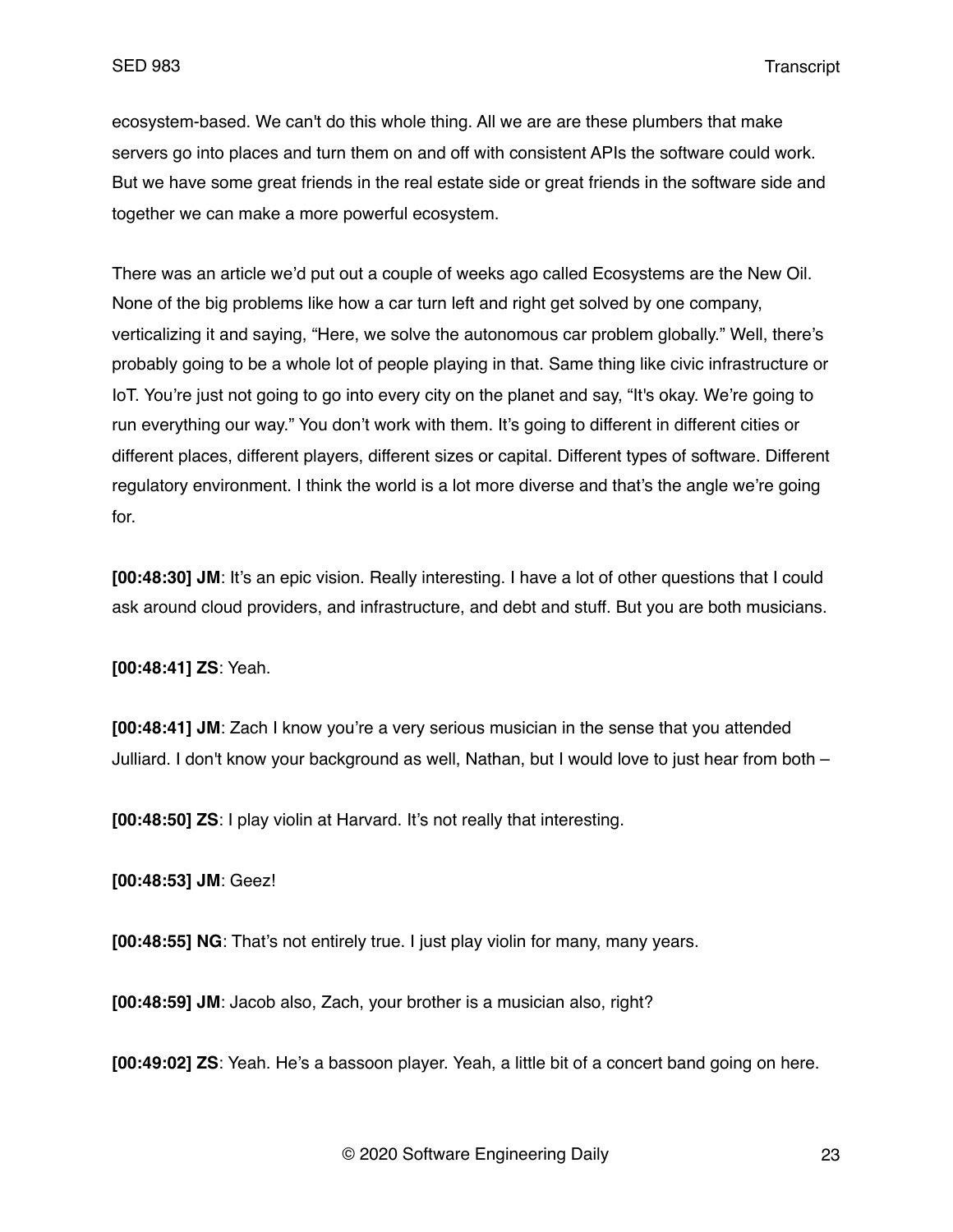**[00:49:07] JM**: I guess to close off, for both of you, what are the commonalities between a successful orchestra and a successful technology company?

**[00:49:17] ZS**: Well, I'll give my 60-second. Nathan can give his. Unfortunately, I was a bass player. So I was always in the back of the orchestra. So I'm like taking my opportunity to get the baton and sit up in front. That's been my approach.

Listen. I mean, one of the things you have to have in a great orchestra like the New York Philharmonic, you have 100 experts who are all individually amazing at what they do but are also exceptional at working together. I think a great run company is no different. You have to have leadership and a vision. Know where you're going, and then everybody has to be experts at what they do. Have their unique value to add and then be humble enough to work together.

I think being a great tech company especially when you're trying to innovate and move fast in big markets, you have to have that kind of rapport. Great leadership up at the top hopefully within each section. The analogies can go further. Then really excellent independent people who can have their own mind, have their own way of doing things, their own kind of super human strength. Very own superpowers, but they got to in the end perform together, otherwise you just end up breaking apart and you go in different directions. You can't hit the downbeat at the same time. That's the analogy I take. How about you, Nathan?

**[00:50:32] NG**: I would echo that. I mean, I think you hit the major points. I would also say that you have to really find people who are passionate about it. I think that when you look playing an instrument or doing bare metal hardware, this is something that Zach and I have worked together for over a decades at this point. I think 14 or 15 years. It's one of those things where we learn new things every single day. We do it because we love it.

I think surrounded ourselves with like-minded people who really care and love and don't mind showing up to work every day and in some cases doing the same thing because knowing that's going to make us better every single day and we're going to learn something every single day. That's really certainly learning an instrument, practice, practice, practice, practice, practice, and that's what it's all about. You do the same thing over and over and over again and you make little incremental progress along the way.